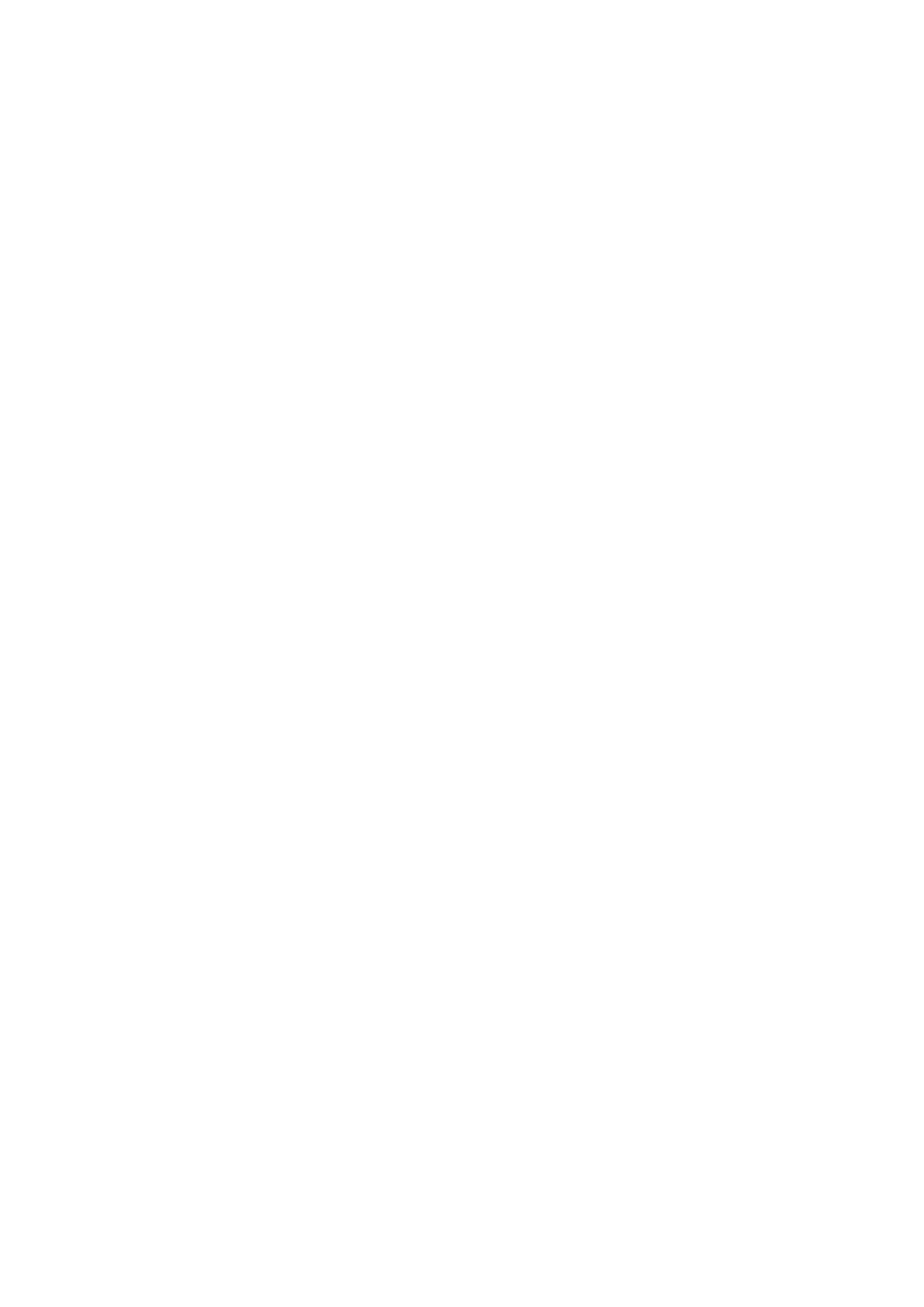# Good practices for smallholder teak plantations: keys to success

Olavi Luukkanen and Mark Appiah

Working Paper no 173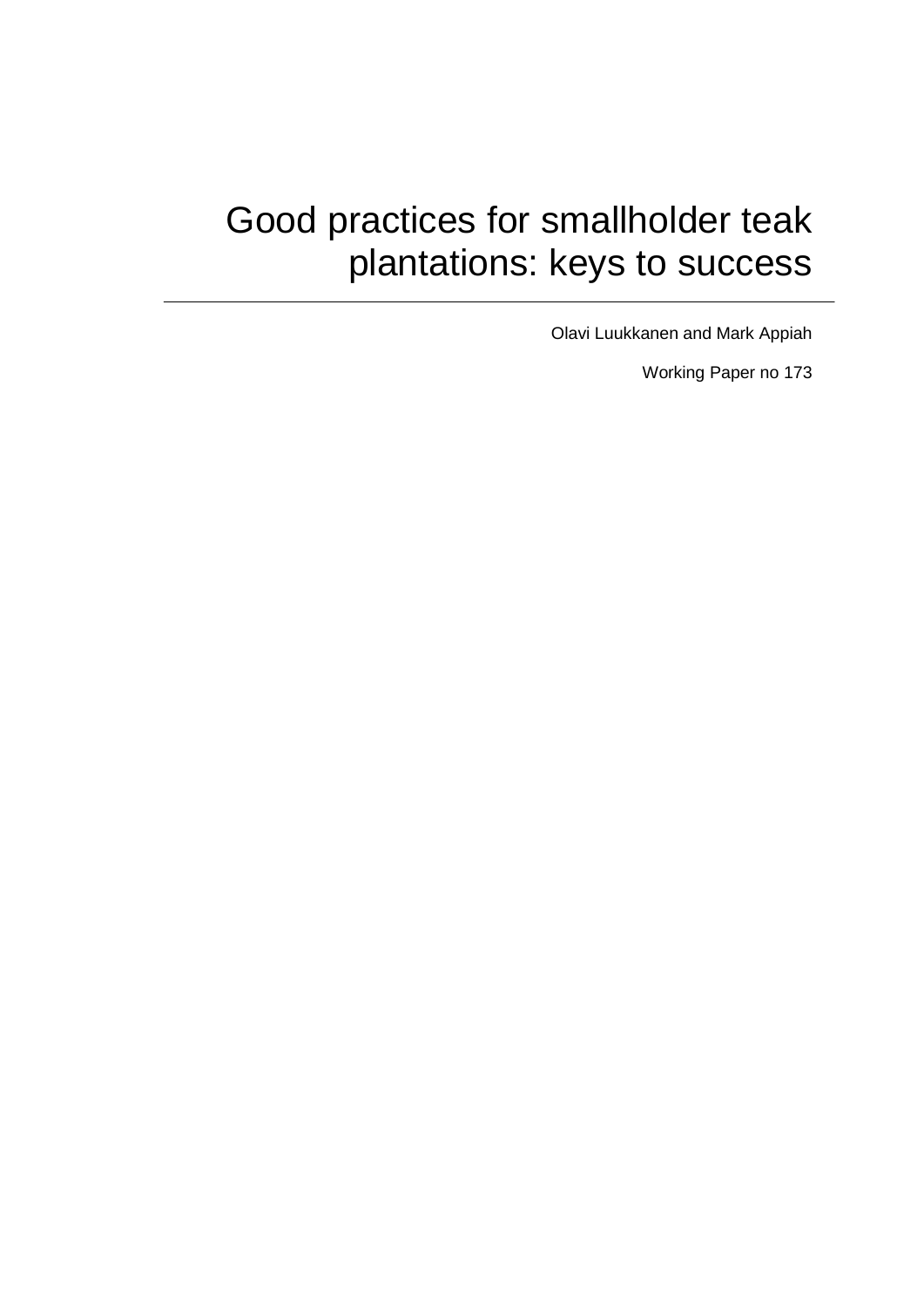### LIMITED CIRCULATION



#### **Correct citation**

Luukkanen O, Appiah M. 2013. *Good practices for smallholder teak plantations: keys to success*. Working Paper 173. Bogor, Indonesia: World Agroforestry Centre (ICRAF) Southeast Asia Regional Program. 16p. DOI: 10.5716/WP13246.PDF

Titles in the Working Paper Series share interim results on agroforestry research and practices to stimulate feedback from the scientific community. Other publication series from the World Agroforestry Centre include agroforestry perspectives, technical manuals and occasional papers.

Published by the World Agroforestry Centre Southeast Asia Regional Program PO Box 161, Bogor 16001 Jawa Barat Indonesia

Tel: +62 251 8625415 Fax: +62 251 8625416 Email: icraf-indonesia@cgiar.org Website: http://worldagroforestry.org/regions/southeast\_asia

© World Agroforestry Centre 2013

#### **Disclaimer and copyright**

The views expressed in this publication are those of the authors and not necessarily those of the World Agroforestry Centre. This publication may be quoted or reproduced without charge, provided the source is acknowledged. All images remain the sole property of their source and may not be used for any purpose without written permission of the source.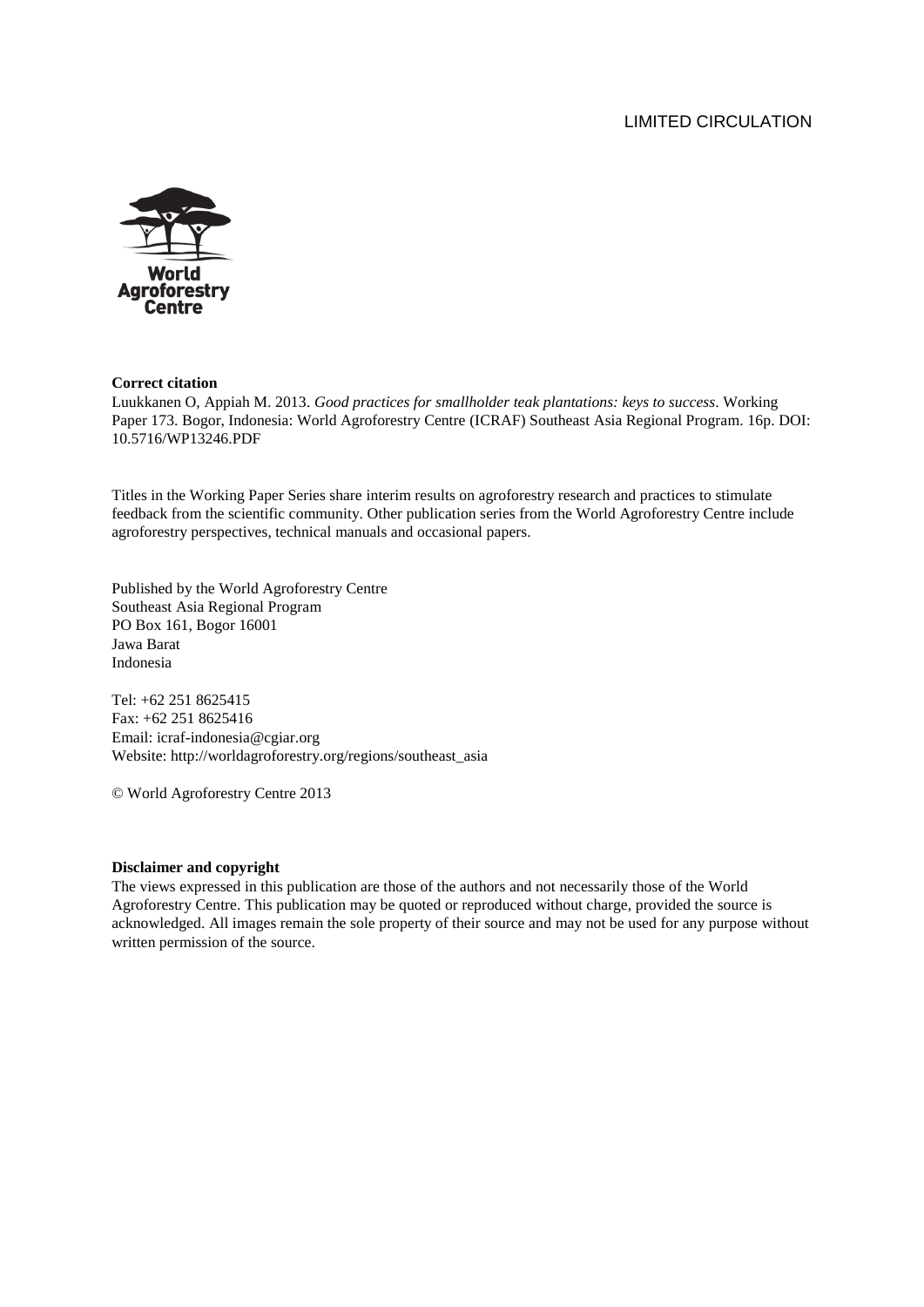### **About the authors**

**Olavi Luukkanen** is professor emeritus in tropical silviculture and former director of the Viikki Tropical Resources Institute at the University of Helsinki, Finland. He holds MSc degrees in forestry and genetics from the University of Helsinki and in tree physiology from the University of Wisconsin, Madison, USA. He obtained a DSc (Agr.&For.) degree from the University of Helsinki in 1978. Since 1982 he has led educational, research and development projects related to tropical forests in several countries in Asia and Africa. His international activities have covered the chairmanship of the European Tropical Forestry Network and currently include membership of the World Agroforestry Centre's board of trustees and observer membership of the Center for International Forestry Research's board of trustees. He was awarded the Neilein First Class decoration of Sudan in 2005 and an honorary doctoral degree in tropical forestry at Kasetsart University, Bangkok, in 2012. He has published about 300 scientific and other professional articles and book chapters, and supervised or cosupervised about 40 doctoral theses on tropical forests.

**Mark Appiah** is an adjunct professor of tropical forestry at the University of Eastern Finland in Joensuu, Finland. He began his university education in Ghana and then obtained an MSc degree in agroforestry from the Royal Veterinary and Agricultural University, Copenhagen, Denmark, and, in 2003, a DSc (Agr.&For.) degree in tropical silviculture at the University of Helsinki, Finland. He also has a temporal position as principal research scientist in agroforestry at the Centre for Scientific and Industrial Research, Forestry Research Institute of Ghana. He also leads courses in ecosystem management and forest fire management at the Graduate School run by the University of Eastern Finland and the Centre for Scientific and Industrial Research, Forestry Research Institute of Ghana. He has managed and implemented a number of international projects in Ghana and written over 20 publications in refereed international journals and textbooks. He is also a member of various forestryrelated professional associations and a reviewer for six international journals.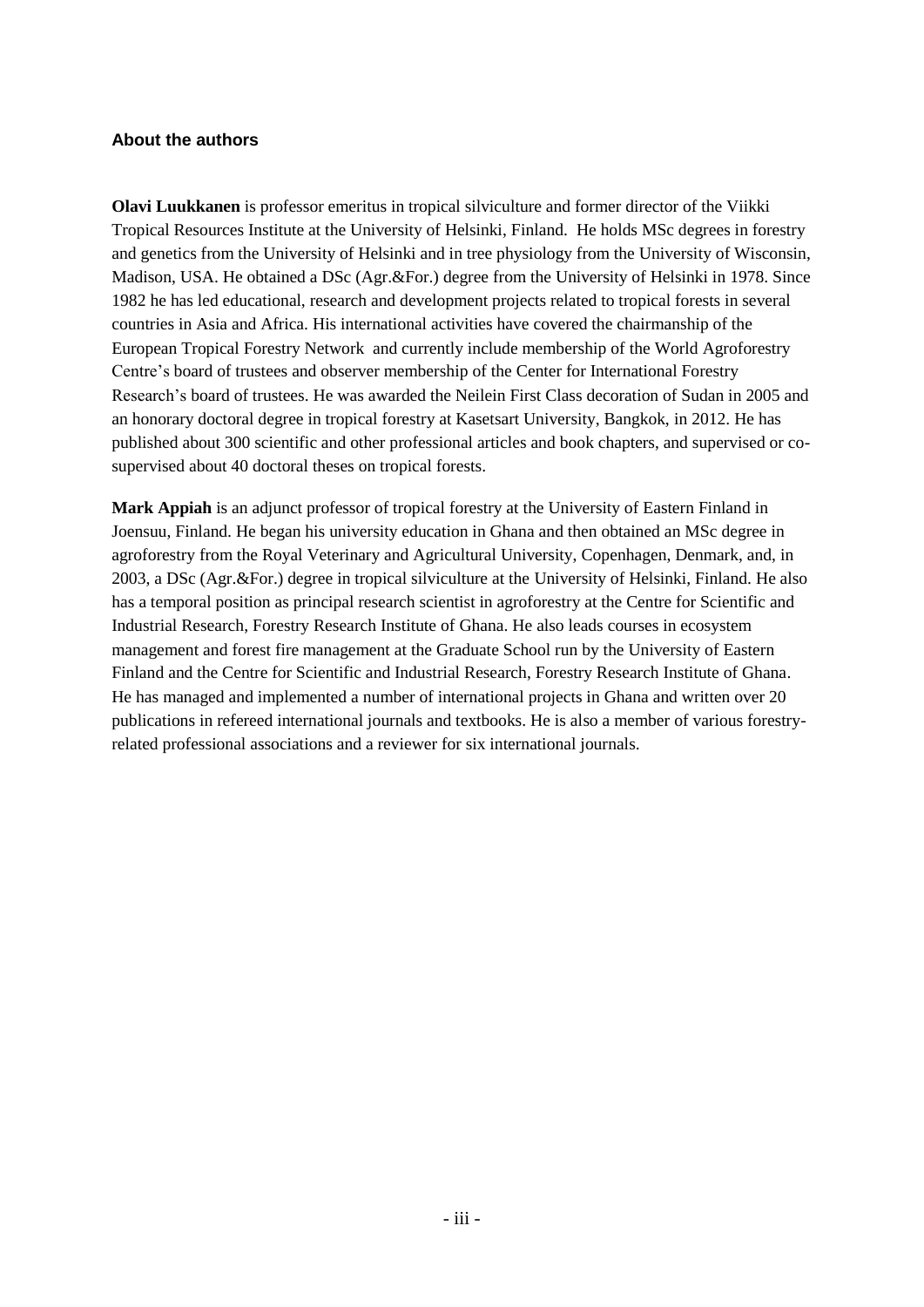### **Abstract**

Traditionally teak has been grown in government or enterprise-controlled large plantations, although commonly applying agroforestry practices for the benefit of local people. However, experiences from many countries show that smallholder farmers can become major suppliers of industrial teak wood while at the same time improving their livelihoods. Countries such as India or Thailand, which fall within the natural range of teak forests, tend to have more regulation and restrictions and fewer national or local incentives for promoting teak in individual or communal teak plantations than does, for instance, Ghana, where teak is grown as an exotic species. In South and Southeast Asia there are already examples of how remaining constraints to smallholder teak management can be removed, but new national and international efforts are needed to speed this development. Agroforestry offers a valuable approach for smallholder-based teak production, but this potential is still restricted by segregated perceptions on agriculture and forestry in policies, legislation and institutions.

**Keywords:** Community forestry, agroforestry, forest policy, India, Thailand, Ghana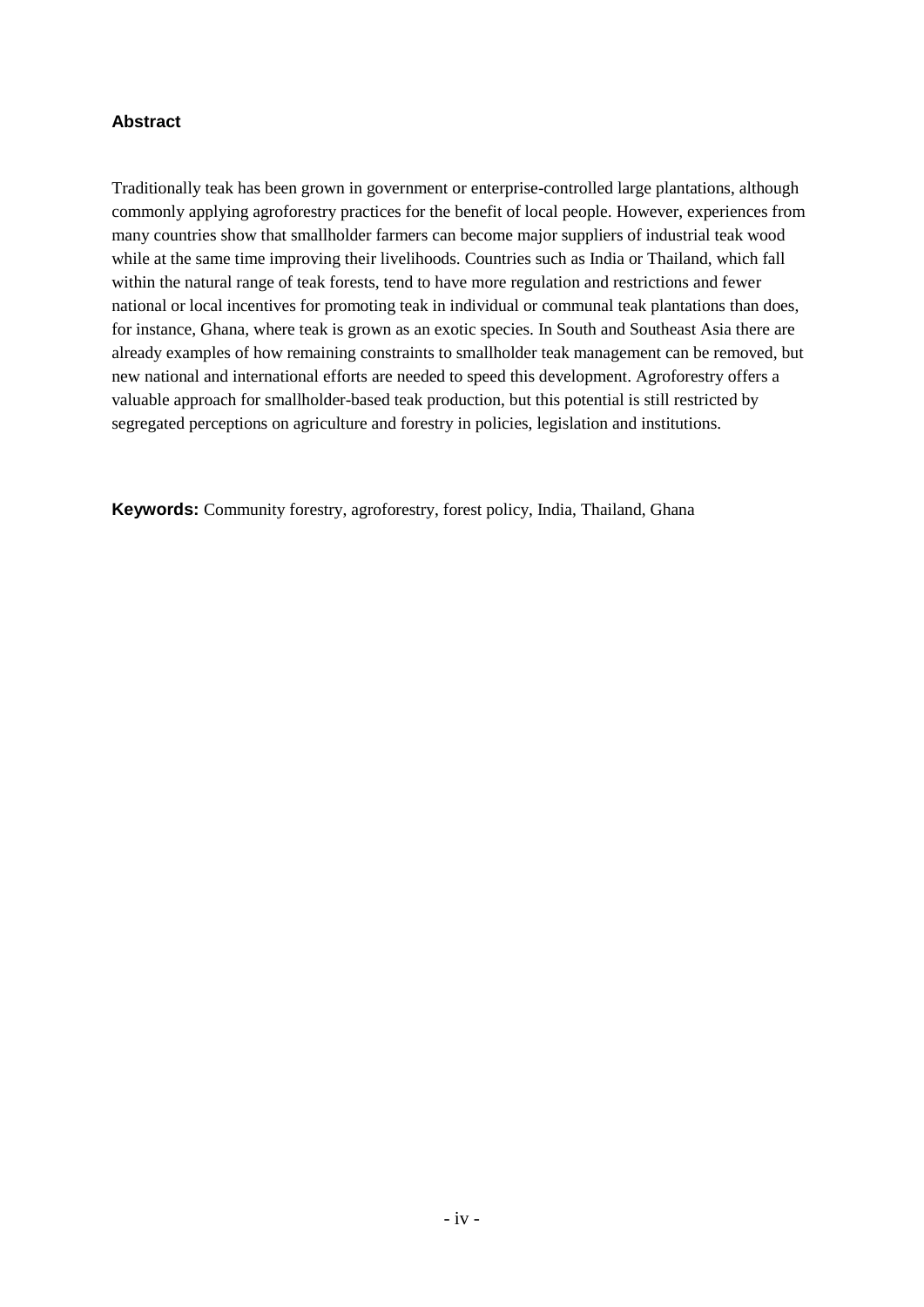## **Acknowledgements**

Valuable information has been received from Dr DN Tewari (India) and Dr Suree Bumibhamon (Thailand). The authors are solely responsible for opinions expressed in this paper.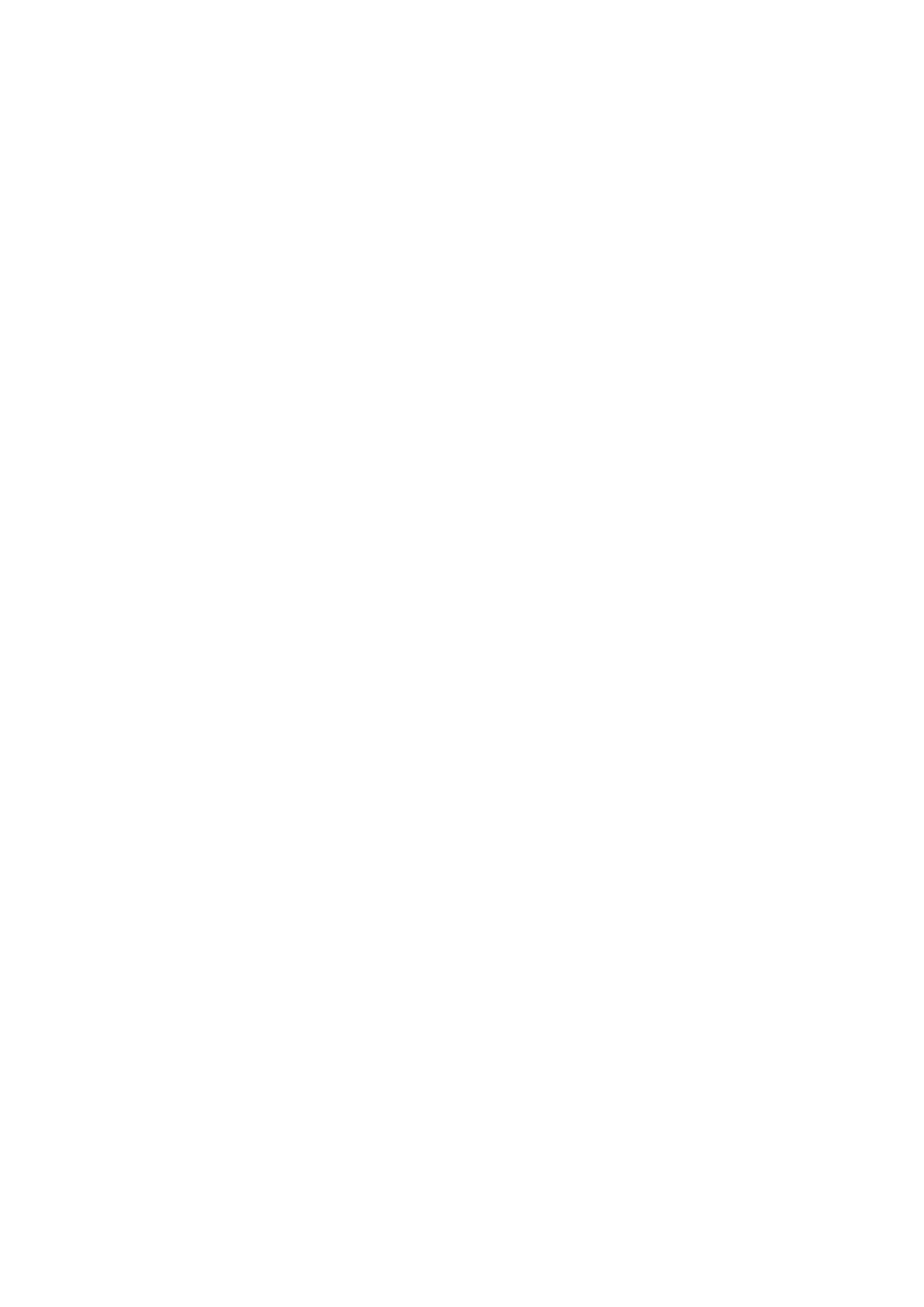# **Contents**

| $1_{\cdot}$    |     |                                                |   |  |
|----------------|-----|------------------------------------------------|---|--|
| 2.             |     |                                                |   |  |
| 3.             |     |                                                |   |  |
|                | 3.1 | India                                          | 2 |  |
|                | 3.2 | Thailand                                       | 3 |  |
|                | 3.3 | West Africa: the case of Ghana                 | 5 |  |
|                | 3.4 | Agroforestry as a management approach for teak | 7 |  |
| $\mathbf{4}$ . |     |                                                |   |  |
| 5.             |     |                                                |   |  |
|                |     |                                                |   |  |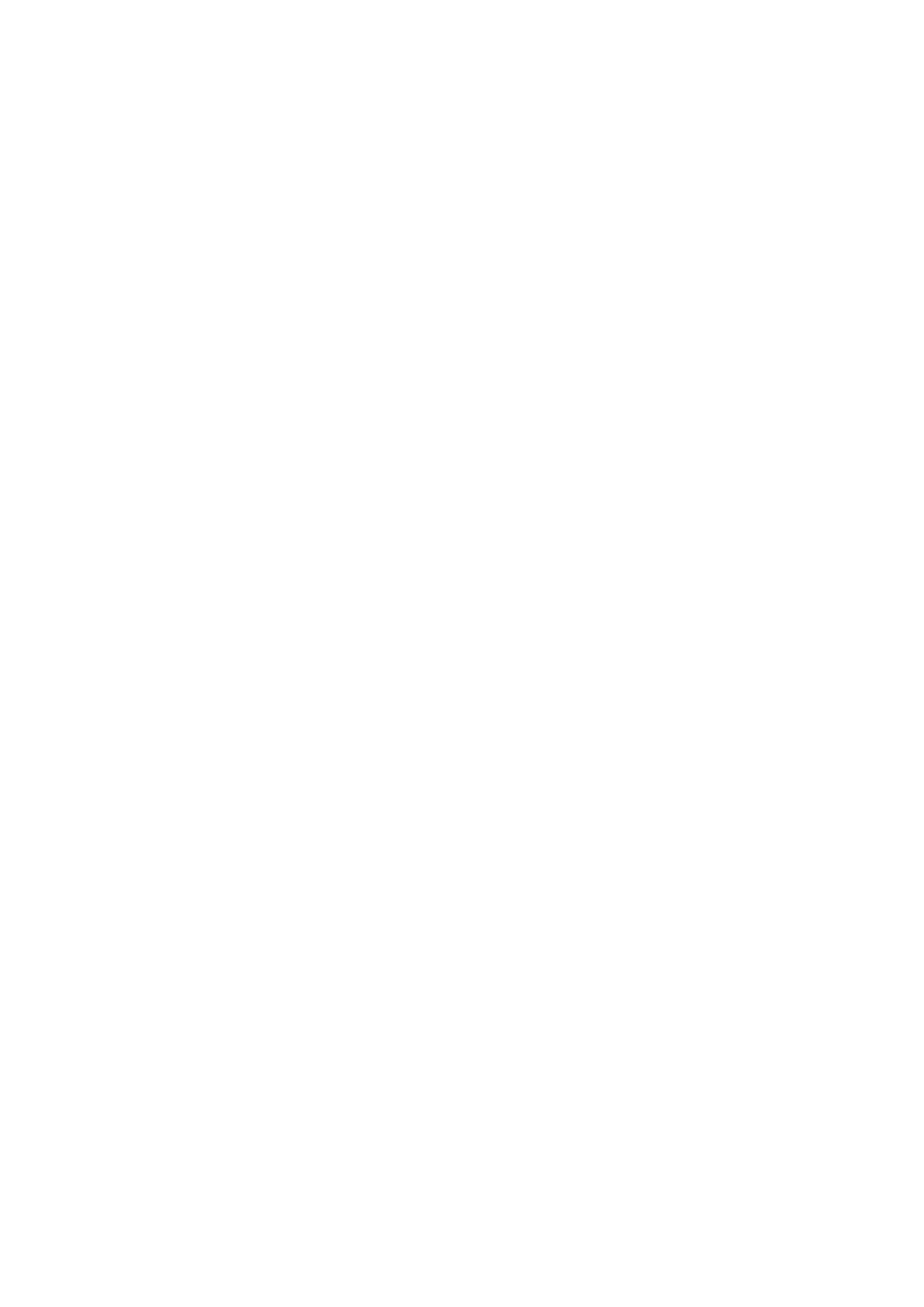# **1. Introduction**

Teak *(Tectona grandis)* has been an agroforestry tree species from the very beginning of its systematic management for contemporary industrial purposes. The long experience of combined management of teak with agricultural crops undoubtedly helps us in understanding the associated management options and in developing improved teak plantation management practices that suit the specific needs of people in the present-day world (Evans and Turnbull 2004, p. 26).

Persson (2003) has highlighted the 'paradigm changes' in global forestry, which came after industrial plantations first were promoted in tropical countries as drivers for economic and social development in the 1950s and 1960s. Limited success in this approach led to a focus on social forestry, especially from the late 1970s. Starting in the late 1980s, environmental issues became the main theme in the international forest policy debate, leading to the adoption of global conventions on climate, biodiversity and desertification after the world environmental summit in 1990 in Rio di Janeiro. Persson concludes that we have, since the mid-1990s, been under yet another forestry paradigm, which has the improvement of local livelihoods as its main aim. Roshetko et al. (2008) confirm that a paradigm shift in forestry specifically relates to giving smallholder farmers a greater role in forest management and to giving better recognition to growing trees in agroforestry systems.

The Tropical Forestry Action Plan launched by the Food and Agriculture Organization of the United Nations in 1985 (FAO 1985) was a major attempt to achieve a balance between different aspects of forestry development and between economic, environmental and social aims. National-level forestry planning was given a strong framework by the final report of the Intergovernmental Panel on Forests (IPF) published in 1997 (UN Economic and Social Council 1997).

In reference to teak, it has been repeatedly stated that existing policies and legislation are in many countries posing a serious limitation to private initiatives in teak plantation management (Enters 2000; for Thailand, cf. Mittelman 2000). This involves tenure insecurity as well as complex regulations on harvesting, timber transport, taxation and royalties. At the regional conference, facilitated by the FAO's Forestry Research Support Programme for Asia and the Pacific and TEAKNET, held in Thailand in 1999, it was suggested that new incentives be created for promoting private teak plantation management (Enters 2000).

Even coordinated attempts to change existing forestry policies may fail if there is no general national agreement on forestry issues or willingness to reach one. For instance, in Thailand an early attempt to develop a national forest programme with much focus on smallholder forest management, the Thai Forestry Sector Master Plan project, did not lead to any substantial change in policies or management practices (cf. Ministry of Agriculture and Cooperatives 1993 a,b; Hares 2008).

With this background, the present paper attempts to analyse the policy frameworks for plantation forestry and teak growing in particular. Examples were taken for comparing the situation in countries where teak is an indigenous species (India, Thailand) with those in West Africa, with Ghana as a case study. Another specific aim was to investigate how contemporary agroforestry could respond to new challenges in teak plantation management.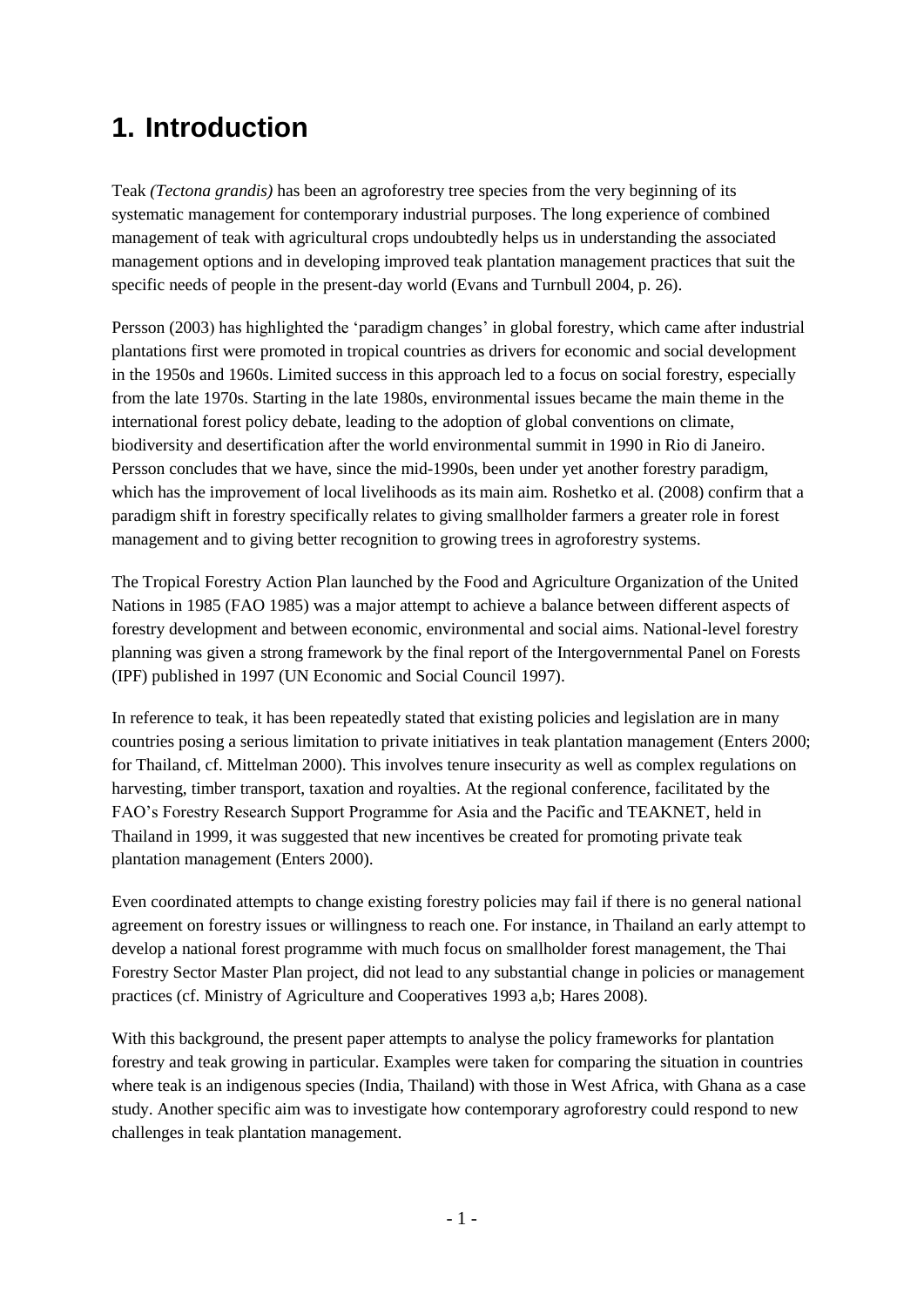# **2. Material and methods**

This paper is a literature review based on available reports. Valuable information has also been obtained from key informants in different countries, as recognized in the Acknowledgements.

# **3. Results**

## 3.1 India

The India State of Forest Report (Government of India 2011) gives an updated account of the forestry situation in the country. The growing stock of India's forests is estimated to be 6050 million  $m^3$ . Significantly, out of this volume, 1550 million  $m<sup>3</sup>$  or 26% is found outside the actual forest area and mainly managed by smallholder farmers. Of the total growing stock, 4.6% consists of teak, which is the most common species in forest plantations in the country. The total area of teak plantations is reported as 1.7 million ha. The official figures indicate a relatively low annual deforestation rate of about 40 000 ha for the country, but some discussion on the interpretation of forest inventory figures is continuing (cf. Gilbert 2012).

Planting of teak in India faces problems because of restrictions in many states requiring permissions from the Forest Department for both felling and transporting teak timber; this has caused the annual rate of planting to decrease recently (Dr Dina Tewari, personal communication).

According to Persson (2003), the social forestry programmes supported in many Indian states by the World Bank and other donors in the 1980s are a rare example of successful donor-funded forestry projects. His conclusion is that the reason they were soon suspended was that the results and experiences were not fully analyzed.

Starting in 1990, Joint Forest Management (JFM) became the mainstream activity for supporting community-based forest management in India; its introduction has been described as the most important event in Indian forestry since independence (Kashwan 2003). JFM has achieved positive results which, however, have greatly varied among different states, depending on the efforts of state forestry administrations (Faust 1998). Kant and Cooke (1998), in their study of the initial success of JFM, also emphasized that conflict resolution is often lacking in JFM schemes and must be guaranteed for JFM to achieve its goals.

Dahal et al. (2011) stated that the Forest Rights Act of 2006 was an important landmark in India strengthening the role of local people, including those living in traditional tribal communities, but its potential as an agent for change has been diluted by weak implementation and conflicting interests between different actors in land-use.

It is clearly recognized in India that farmers and communities are in key position for fulfilling the national goal of 33% forest cover stated in the National Forest Policy. There is already a rapid rise in tree cover in agroforestry systems in India, and this gives new opportunities for growing teak by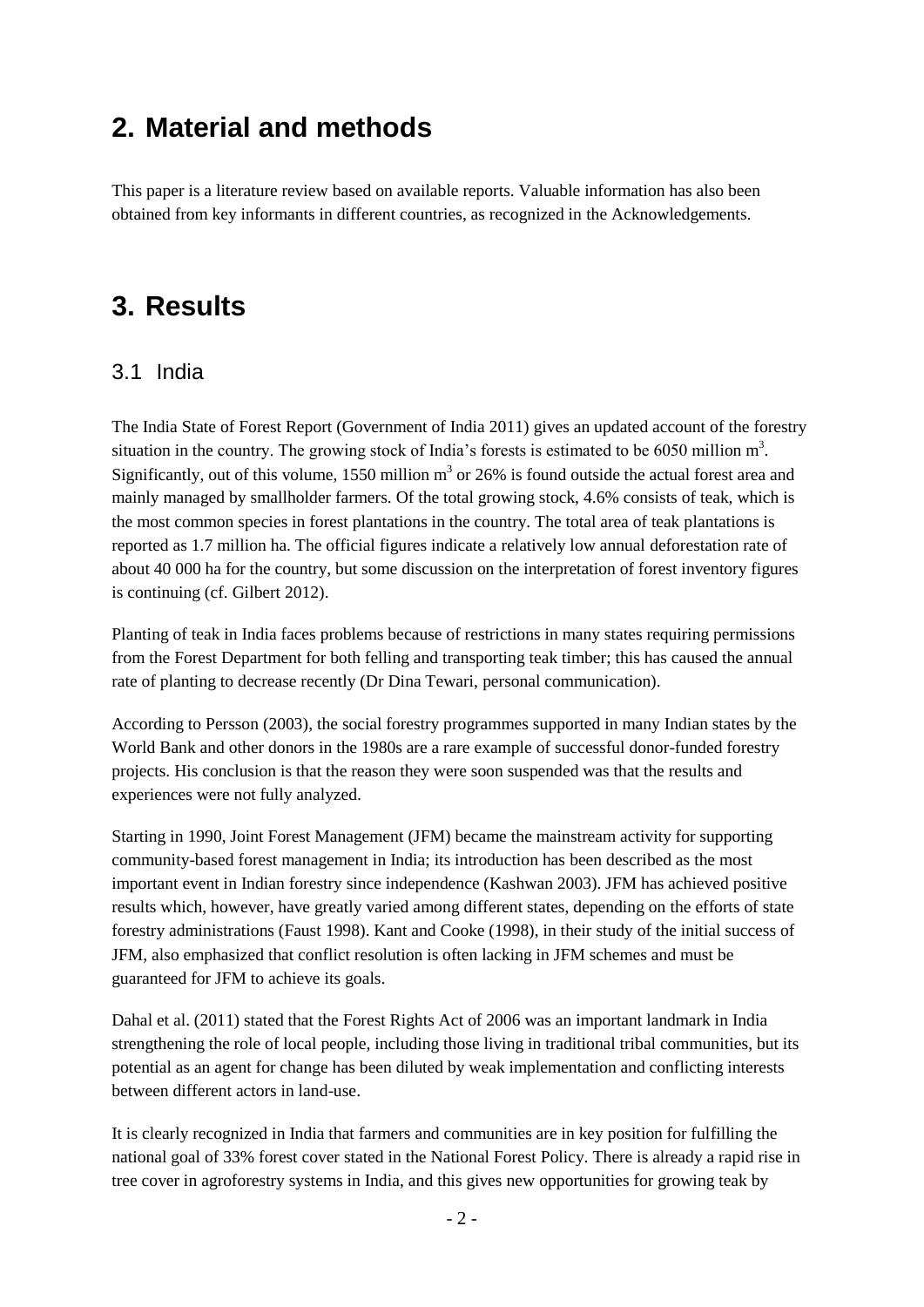smallholder farmers. Under the Ministry of Environment and Forests, the National Afforestation and Eco-development Board will have the responsibility to coordinate the efforts for gaining the targeted forest cover for the whole country within the framework of the National Afforestation Programme initiated in 2002. This programme has a multi-level institutional setup consisting of 1) the State Forest Development Agency (SFDA) at the State level; 2) Forest Development Agencies at the forest division level; and 3) Joint Forest Management Committees) or their equivalents at the village level. The focus of the institutional work would be '… towards regeneration and management of forest resources while strengthening the village-level capacity for the same' (Government of India 2009).

Observations on the implementation of the new programme in India show positive results and also indicate that teak could well re-occupy its position as the most important planted tree species in the country, this time with the support to farmers and with all the benefits this tree species can bring in terms of local livelihoods, economic development and environmental benefits. There are also attempts to link this new teak planting activity to REDD+, carbon trading and other climate-change schemes, but there are several risks, common to all community-based approaches in climate-change mitigation or adaptation, that have not yet been fully analyzed (RECOFTC 2011).

## 3.2 Thailand

Thailand has a long history of teak plantation management, starting from government efforts in Phrae province in 1906. Planting of teak was accelerated in 1945 when a national programme was launched and implemented by the Royal Forest Department (RFD). For industrial utilization of state forests, a specialized agency, the Forest Industry Organisation (FIO), was established in 1956 (Thueksathit 2009, Blaser et al. 2011).

Regarding the total area of teak plantations in Thailand, the data given by Thaiutsa in 1999 are still commonly referred to. According to this information, the area of industrial teak plantations in Thailand in 1998 was about 300 000 ha, 69% of which was owned by RFD, 27% by FIO and 4% by the private sector. This does not include teak planted on farms (Thuaksathit 2006). For comparison, FAO (2009) reports that the total teak planting area in Thailand in 2000 (including plantations converted to other uses) was 839 000 ha. For another comparison, Blaser et al. (2011) report the area of state-owned planted, semi-natural teak forests in 2010 as 251 000 ha; this indicates a difficulty (common when local tree species are planted within natural forest areas) in distinguishing plantations from natural forests.

The introduction of a logging ban in natural forests in 1989 caused a significant shift in the whole forestry sector in Thailand. The mechanical forest industry was forced to rely on imported timber and then increasingly on rubberwood. As an attempt to involve the private sector in the rehabilitation of degraded forest lands, the Reforestation Act was created in 1992. It also waived royalties for wood harvesting in reforested areas and thus made it easier for individual landowners to manage small-scale plantations (Lakanavichian 2001, 2006).

In addition, since 1994, the RFD has promoted several specific plantation programmes in order to promote the establishment of commercial tree plantations by various actors ranging from industrial enterprises to smallholder farmers. Intensive development of large-scale commercial plantations was thus initiated, bringing with it new economic opportunities, but, especially on deforested state lands, also serious conflicts related to land tenure, environmental consequences and national development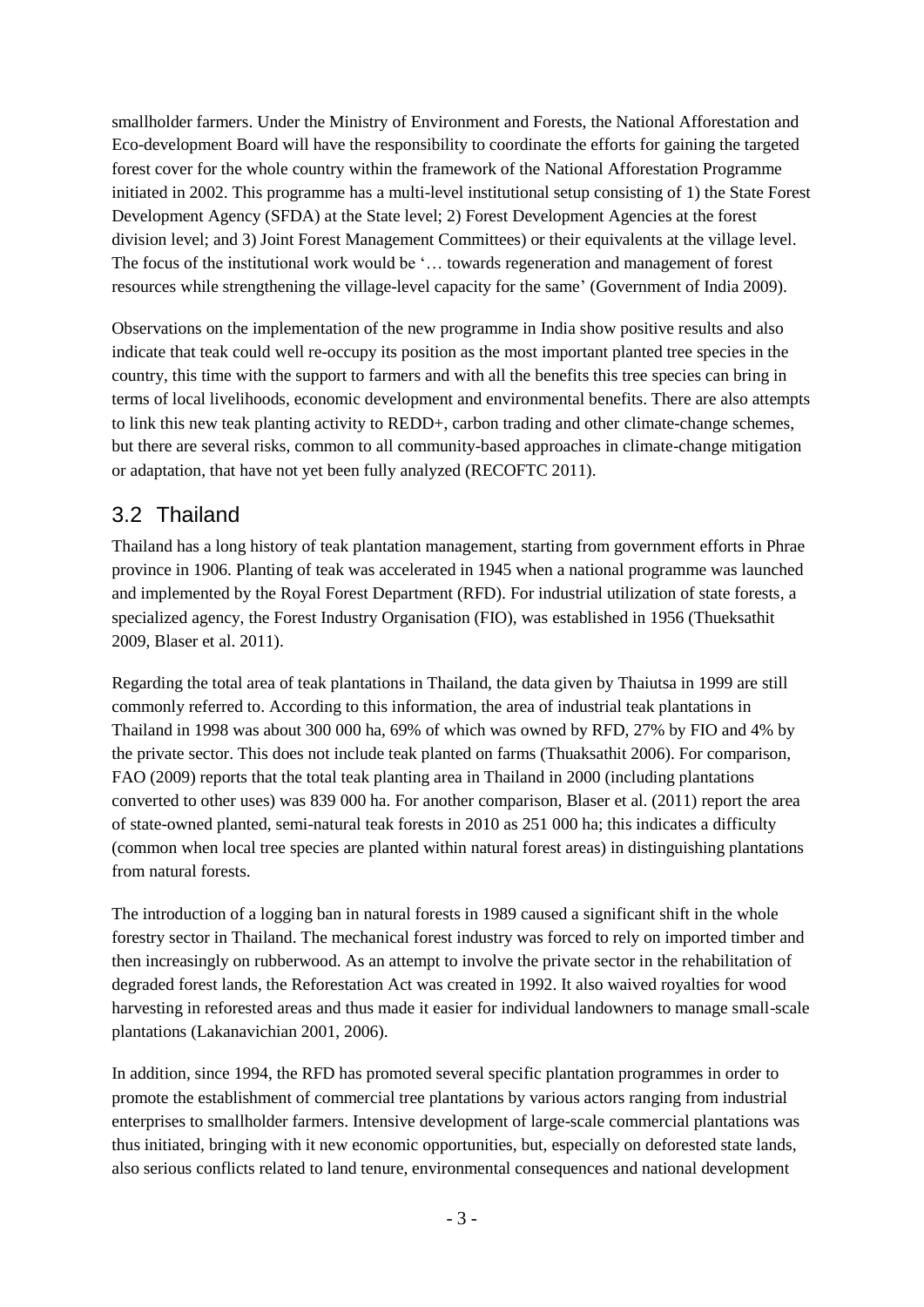goals in general (Barney 2005). This is still a serious concern, considering that more than one million households still reside on forest land without legal provision of land-use rights (Yasmi et al. 2011).

On private agricultural land, the situation was simpler and individual landowners became increasingly interested in the establishment of tree plantations, which, however, were usually established with fastgrowing species, such as eucalypts, mainly in the northeast of the country, on land previously used for cassava cultivation. As pointed out by Barney (2005), the Reforestation Act of 1992 also had serious weaknesses that were related, for instance, to unclear land-use rights of settlers in deforested areas and to the obligations and rights of industrial plantation owners, as well as to plantation registration procedures. At the beginning, the Act also specifically focused on teak as one of the indigenous species recommended for planting, although the number of species covered by it has later increased.

The whole process of the gradual privatization of forestry still underway in Thailand is in line with what Jonathan Rigg (Rigg 2003) has described as the 'changing human landscape' of Southeast Asia. It refers to traditional agricultural production giving way for new economic activities as the rural population is increasingly attracted by industrial work in urban centres but also pushed out from rural life because of economic, social and environmental constraints in the traditional village. The potential positive role of forestry in this process, even if referred to in that analysis, has probably not been fully recognized in Thailand.

In Thailand, since the early 1990s the question of community forestry has gained importance to the extent that the whole issue became over-politicized and temporarily ended in a deadlock. The Community Forestry Act has not yet been approved and its future implementation is also opening up new questions (cf. Dahal et al. 2011). It also seems that there is suspicion both among government authorities and in civil society concerning the capacity of local communities to manage their own forests (Blaser et al. 2011); this is, however, in sharp contrast to what Hares (2008) concluded in her studies on perceptions of forests and traditional forest management by local communities in northern Thailand.

It has been concluded in several reviews (cf. Lakanavichian 2001, 2006; Blaser et al. 2011), that community and smallholder farmers involvement could become a mainstream activity in commercial tree growing in Thailand and also a principal tool for forest rehabilitation. For teak to be an attractive species in this situation, changes are needed both in management practices and, most importantly, in supporting policies and legislation. Teak agroforestry combined with rice cultivation, as already practised in Java, Indonesia, could be introduced as a new silvicultural solution. Remaining unnecessary regulations attached to teakwood harvesting and transport should be removed, and access to markets should be facilitated using suitable policy measures or partnerships with enterprises, as already done in the Southeast Asia region in such countries as Indonesia (Kallio 2012, 2013) and Laos (RECOFTC 2012).

In Thailand, teak management on agricultural land by individual farmers would probably easily expand once the remaining regulatory constraints are removed. Teak should, indeed, be compared in this respect to rubberwood or agricultural crops such as cassava. For community forestry on state forest land, when forest ecosystem restoration is the main aim, this would be more difficult to accomplish. As outlined by Lakanavichian (2006), this could, however, be achieved with two slightly different approaches, community forest management with timber production, or collaborative forest rehabilitation.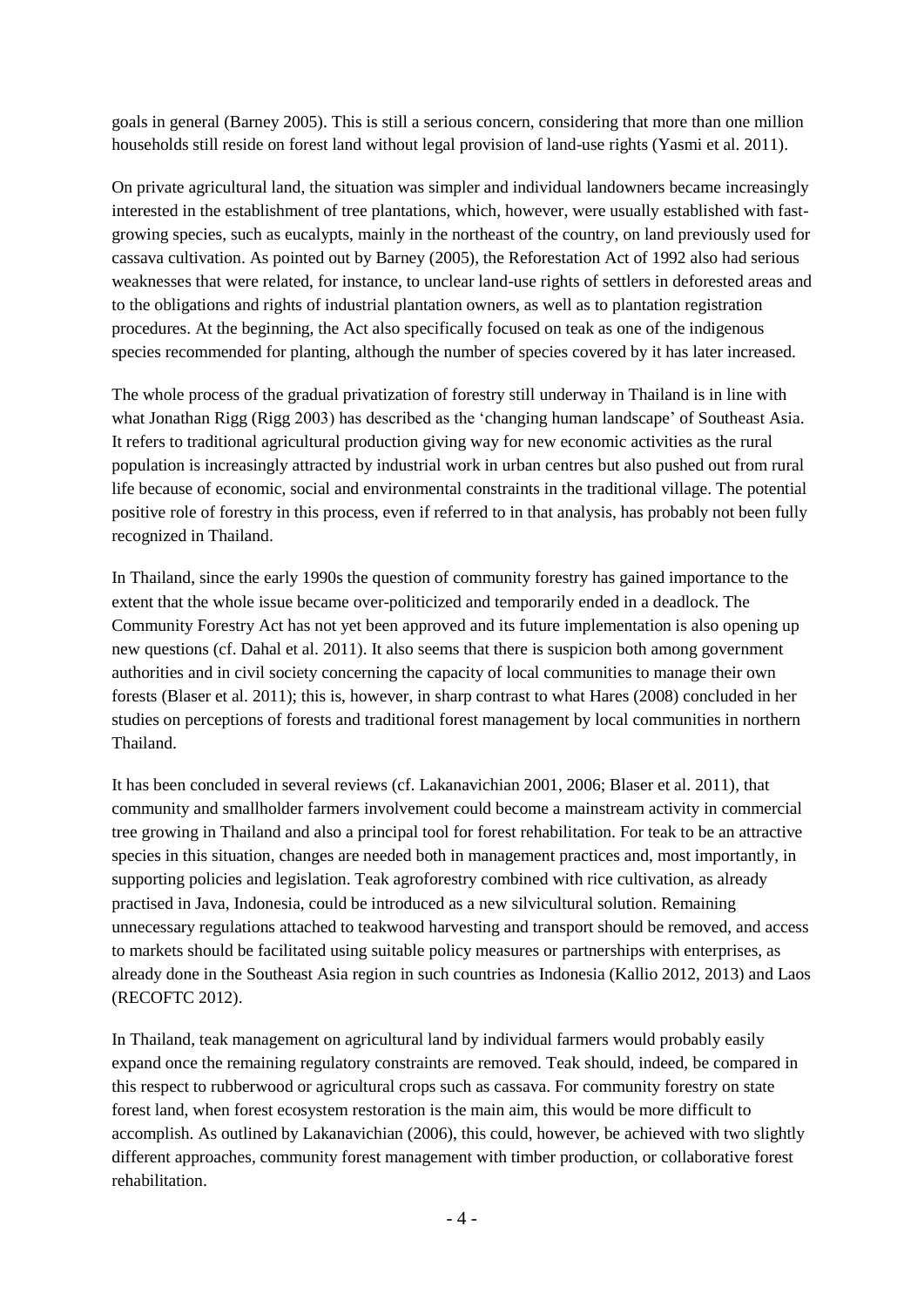Community forestry with timber production would incorporate lands already under community management, as well as degraded state forest lands managed jointly by the community or individually by farmers. As suggested by Lakanavichian (2006), extension services could be provided by suitable agencies, such as the RFD, and agroforestry systems would be encouraged. A wide range of species would be available for use but incentives would be given to grow indigenous trees, such as teak.

On the other hand, if the aim is large-scale forest rehabilitation, the lead could be taken by RFD, which would then enter into agreements with communities covering the responsibilities as well as the modes of benefit-sharing. The emphasis would again be on indigenous species, with teak certainly a leading one (Lakanavichian 2006). This approach resembles the old application of the taungya system in Thailand (cf. Barney 2005), which was led by the RFD and Forest Industry Organization, with the significant difference that benefits from trees would also be accrued by the community following an agreement between RFD and the local community or individual farmers.

In fact, forest management reform, which is continuing in Laos and giving both communities and individual farmers considerable rights to manage and utilize forests for commercial timber production, is advocating a similar approach, using mainly fallow lands after shifting cultivation for reforestation purposes and also providing microfinancing and a certification scheme for smallholder and community teak growers (RECOFTC 2012). In Thailand, much of the current controversy in forest conservation and management (and in the whole protracted process for a community forest act) centres on the rights of communities living inside conservation forest areas (cf. Hares 2008).

For community-based rehabilitation and management of degraded forest lands outside conservation areas, a consensus on the way forward could be more easily achieved. Community-based plantation management, with communal or individual farmer approach, would definitely increase the importance of teak in achieving economic, social and environmental benefits both locally and for the whole country (Blaser et al. 2011).

## 3.3 West Africa: the case of Ghana

In a study of Africa's vegetation changes reported by the International Union for the Conservaiton of Nature (IUCN 2006), the rate of deforestation in Ghana is about 3% per year (Appiah et al. 2012). Ghana's strategy to address deforestation and the challenges of natural resource management is largely embodied in the National Environmental Action Plan 1990–2000, the Forest and Wildlife Policy of 1994, the Forestry Development Master Plan 1996–2000, the National Land Policy of 1999, the Science and Technology Policy 2000, and the Action Plan for Science and Technology Management (FAO 2004, FC 2006).

A Forestry Development Master Plan for 1996–2020 was launched as part of the implementation of the Forest and Wildlife Policy of 1994. The aim of the plan was to promote private plantation development, with a target of 10 000 ha/year for 20 years. This led to the establishment of a Forest Plantations Development Centre at Akyawkrom near Kumasi (Insaidoo et al. 2012) and a Forest Plantations Development Fund (through the Forest Plantation Development Fund Act 2000). The initial capital was generated from the proceeds of a timber export levy under the Trees and Timber (Amendment) Act 1994 (Act 493) (FAO 2002, 2004). The Forest Plantation Development Fund Act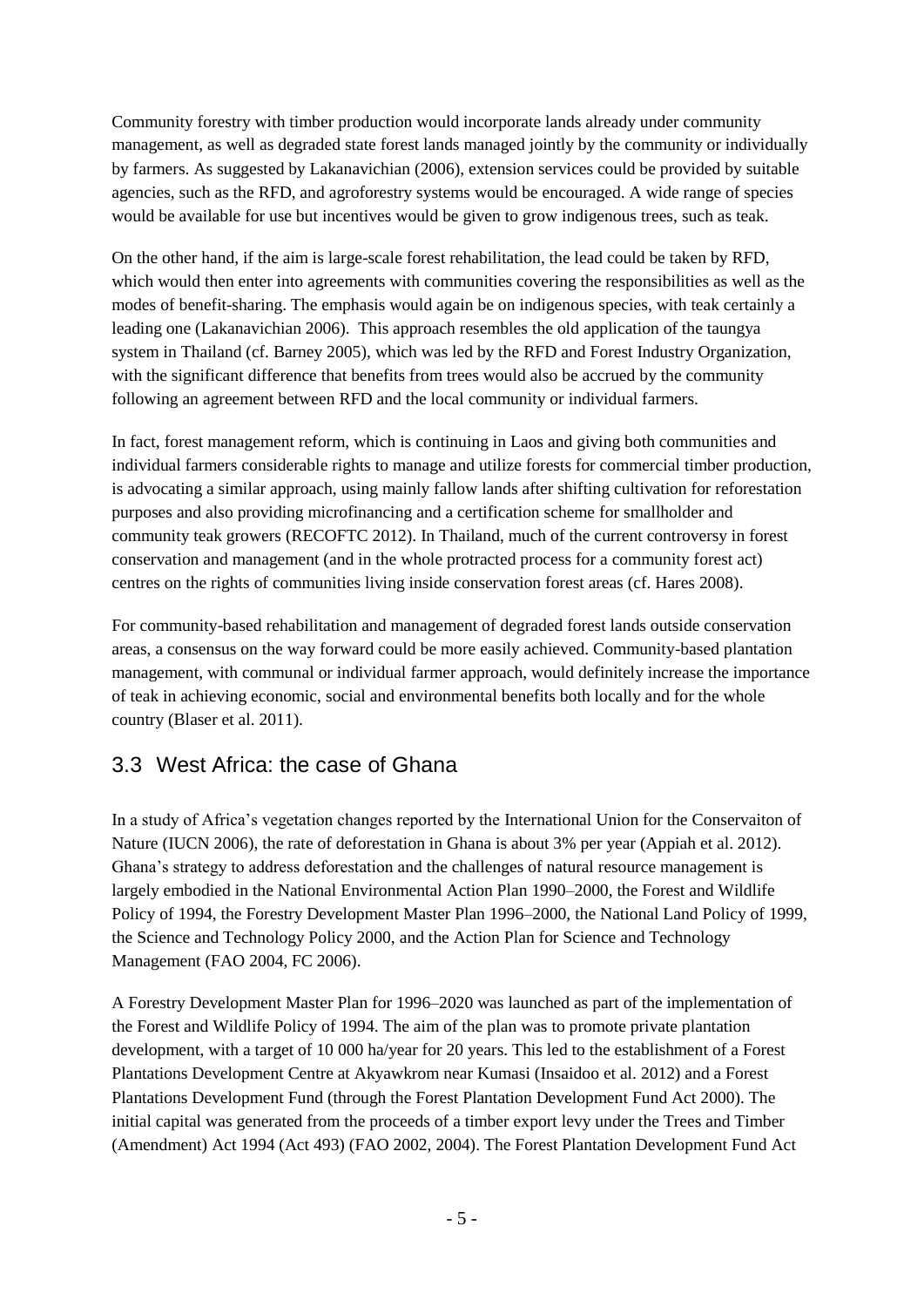2000 establishes rights of ownership over timber produced to beneficiaries of the fund. This encouraged small-scale farmers in off-reserve areas to engage in on-farm tree planting.

Two main reforestation strategies emerged: 1) government-owned industrial plantations under the Government Plantation Development Programme; and 2) the modified taungya system (MTS). In September 2001, the President of Ghana launched the National Forestry Development Programme with an ambitious annual planting target of 20 000 ha. The initiation of this programme has resulted in a sharp increase in the total forest plantation estate, now estimated to be over 160 000 ha (FAO 2006). This corresponds to a more than 60% increase in total plantation estates within five years.

The reforestation programme also relies on private-sector involvement, particularly through taungya agroforestry practices by local farmers on areas of degraded forest reserves.

A total of 88 000 ha of degraded forest reserve land were reforested under the MTS between 2002 and 2008 (FC 2008).

The MTS is a co-management arrangement between the Forestry Commission and local communities. Under this scheme, farmers are co-owners of trees and are allowed to interplant food crops during the early years of plantation establishment. It differs from the old taungya system (suspended in 1984) in giving farmers a 40% share in the timber benefits. Under the MTS, interested farmers organize themselves in MTS groups, which collectively apply for a piece of degraded forest reserve land to establish a plantation (Agyeman et al. 2003, Appiah et al. 2012). There are two lines of implementation of the MTS: the National MTS (implemented and coordinated by the Forest Services Division) and the MTS under the Community Forest Management Project (CFMP). The difference is that under the CFMP (which ended in 2010) funds from the African Development Bank were available to pay MTS farmers for their work on peg cutting and to initiate complementary incomegenerating projects for the period between canopy closure (when planting food crops is no longer possible) and timber harvesting. The CFMP also stressed capacity building and social organization (Appiah et al. 2012, Insaidoo et al. 2012).

*Plantation tree species:* Tree species used for plantations are mainly exotic, including gmelina (*Gmelina arborea*), *Eucalyptus* spp, cedrela (*Cedrela odorata*) and teak. Teak is the most dominant forest plantation species in Ghana and adopted by most farmers as an MTS species. These species have generally had better success than indigenous species because of the absence of serious pest problems.

There is no specific policy targeting the choice of plantation tree species but the situation is changing with increasing interest in local tree species such as *Ceiba pentandra, Alstonia boonei, Terminalia ivorensis, Khaya ivorensis, Terminalia superba, Triplochiton scleroxylon* and *Pericopsis elata* to be used.

Reasons for increased interest in local species or for reduction in teak production can be listed as follows (cf. Appiah et al. 2012).

- There is the perception that teak degrades the soil.
- In most cases of teak plantation establishment, teak has had limited conservation benefits because it is often designed to support the timber industry or create jobs.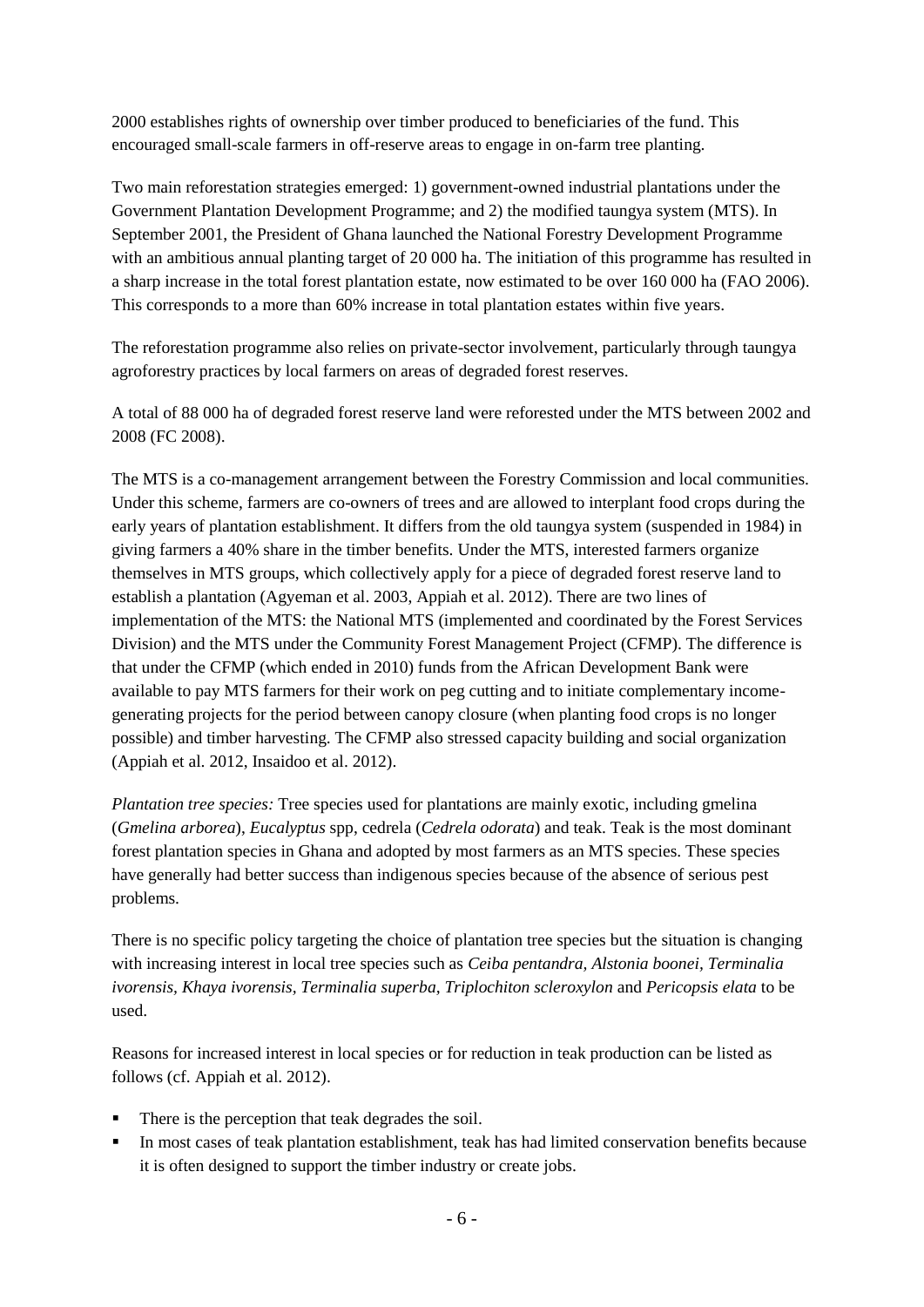- Teak is unable to provide most of the non-timber forest products normally obtained from local species.
- Some planted food crops were not compatible with teak, leading to reduced tree or crop growth.
- **Teak as other plantation tree species competes for farmland, consequently, farmers might** deliberately kill planted seedlings to extend their tenure over portions of land, since a successful plantation meant discontinuation of cultivation on allocated plots.
- Inadequate financing mechanisms.
- Existing policy incentives for the private sector are mainly in the form of tax benefits on imports of machinery that favour mainly the large-scale investors.

As of 2010, plantation development policy emphasized institutional partnerships between the Forestry Commission and the district assemblies and traditional authorities, particularly the holders of 'stool land', that is, land held under customary tenure. Landowners make land available for reforestation in return for a share in the benefits. District assemblies also employ youth for reforestation activities.

*Market prospects for teak in Ghana.* Despite the interest in planting local species, teak plantations are still dominant among small-scale farmers owing to their easy cultivation, fast growth, resistance to fire, tolerance to a wide range of soils and rainfall, and superior wood and woodworking qualities.

Teak wood is extensively used in Ghana for diverse purposes, including furniture, roofing, crafts and poles. Among teak users are, for instance, the over 41 000 small-scale registered carpenters and furniture workers. The small-scale carpenters represent the largest group of teak users. They require 219 000  $\text{m}^3$  of sawn timber annually. This represents about 72% of the total domestic timber requirement for the entire country. There are about 130 wood-processing units and 200 other enterprises focusing on furniture production (Agyarko 2000) that also utilize teak.

There is an increasing international market for teak from Ghana. Currently, Ghana exports teak to South Africa and India. Teak is now a major component of the forest economy of Ghana.

With depleting local species and slow growth following establishment, fast-growing trees such as teak will continue to dominate the plantation wood market in Ghana for years to come.

Form Ghana Ltd. is a forest plantation management company based in Central Ghana (Kumasi). It started substantial investment in 2007 in high-quality teak plantations and a commercial-scale nursery located in Akumadan, Ashanti region. Form Ghana is one of the very few large-scale teak producers in Ghana, with more than 600 ha of teak plantations and a production capacity for planting 700 000 seedlings of teak per year (Form Ghana 2013).

## 3.4 Agroforestry as a management approach for teak

The systematic management of teak forests started in colonial British India and has continued to the present day all over the tropical world by commonly applying agroforestry practices in plantation establishment (the taungya system and similar approaches elsewhere). However, a distinct disadvantage in this system was the exclusion of farmers from the benefits brought about by trees (Evans and Turbull 2004, p. 320–322).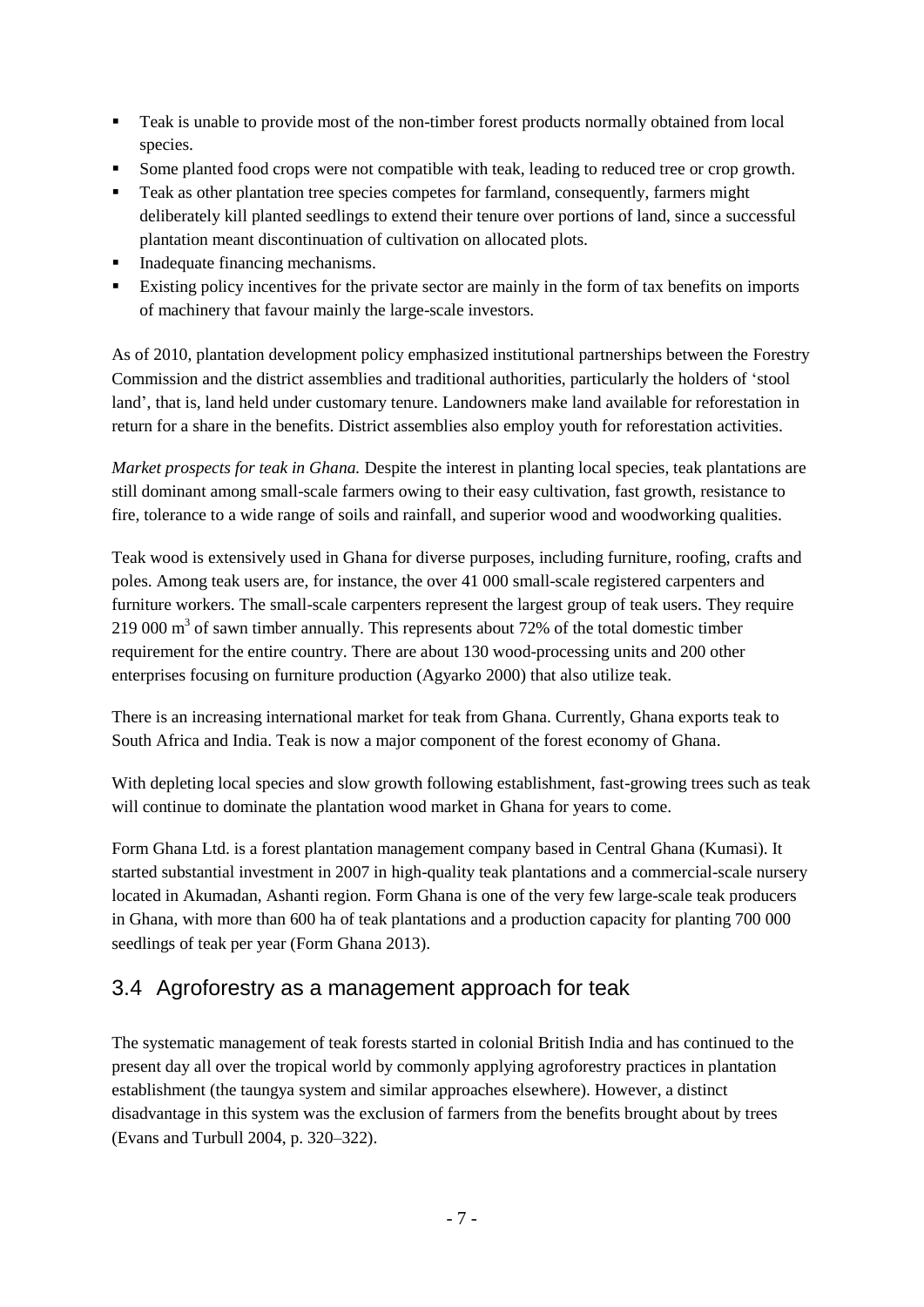Van Noordwijk et al. (2008) concluded that a divide between agricultural and forestry policies has been recognized as a barrier for developing agroforestry practices that have smallholder farmers as the main beneficiaries of plantation agroforestry. These authors point out the exclusion of agroforestry systems from common definitions of 'forest' as a problematic issue. Consequently, they recommend more attention be paid to developing both national and international policy initiatives to achieve a 'level ground' for plantation forestry and agroforestry management and seeing them as strongly synergetic management options. In their opinion, this would mean a shift from primarily supporting large-scale plantation operations to also giving support, in every possible form but not creating specific privileges, to smallholder farmers who grow trees in their own agroforestry systems.

According to the same authors, basing plantation management on an agroforestry approach from the very beginning can eliminate such challenges to plantation forestry as conflicts over land-use rights between local communities and the government or industrial companies. They also emphasize that for more than a century, foresters have been involved in various attempts to involve local communities in forest management but only in recent times has there been a real opportunity to remove existing bottlenecks (including deficient quality assurance and market access, poor rewards for environmental services and, most importantly, weak institutional and legal frameworks). We should now make full use of the concept of integrated, multifunctional landscapes, in contrast to the past practice of segregated functions for agriculture and forestry (van Noordwijk et al. 2008).

Wood provided by smallholder farmers already forms a substantial part of all commercial wood available. This highlights the need to fully recognize 'trees outside forests' as a main factor in national, local and household economies and to expand the scope of forestry beyond its conventional domain (Roshetko et al. 2008).

Very recent initiatives (cf. FAO 2013) have indicated that new global understanding is developing for agroforestry as a feasible approach for 'regreening' activities that create benefits locally as well as for nations as a whole.

In reference to teak in Indonesia, Kallio and her co-workers (Kallio et al. 2011, 2013) were able to analyse the primary reasons for planting teak, which were using trees a 'savings' account for predicted or unexpected household expenditures, and planting teak on land that could not be used for continuous farming because of low soil fertility. Needs for construction timber in the household were also mentioned. The relatively long rotation in Indonesian teak plantations (20 years upwards for first harvesting) did not seem to be a constraint.

## **4. Discussion**

India and Thailand, which both have teak resources in natural forests as well as in plantations, are characterized by a long history of management and utilization of this species and by significant achievements in related research. In both countries, policies and legislations have recognized a special role of teak in economic development and the cultural and environmental heritage.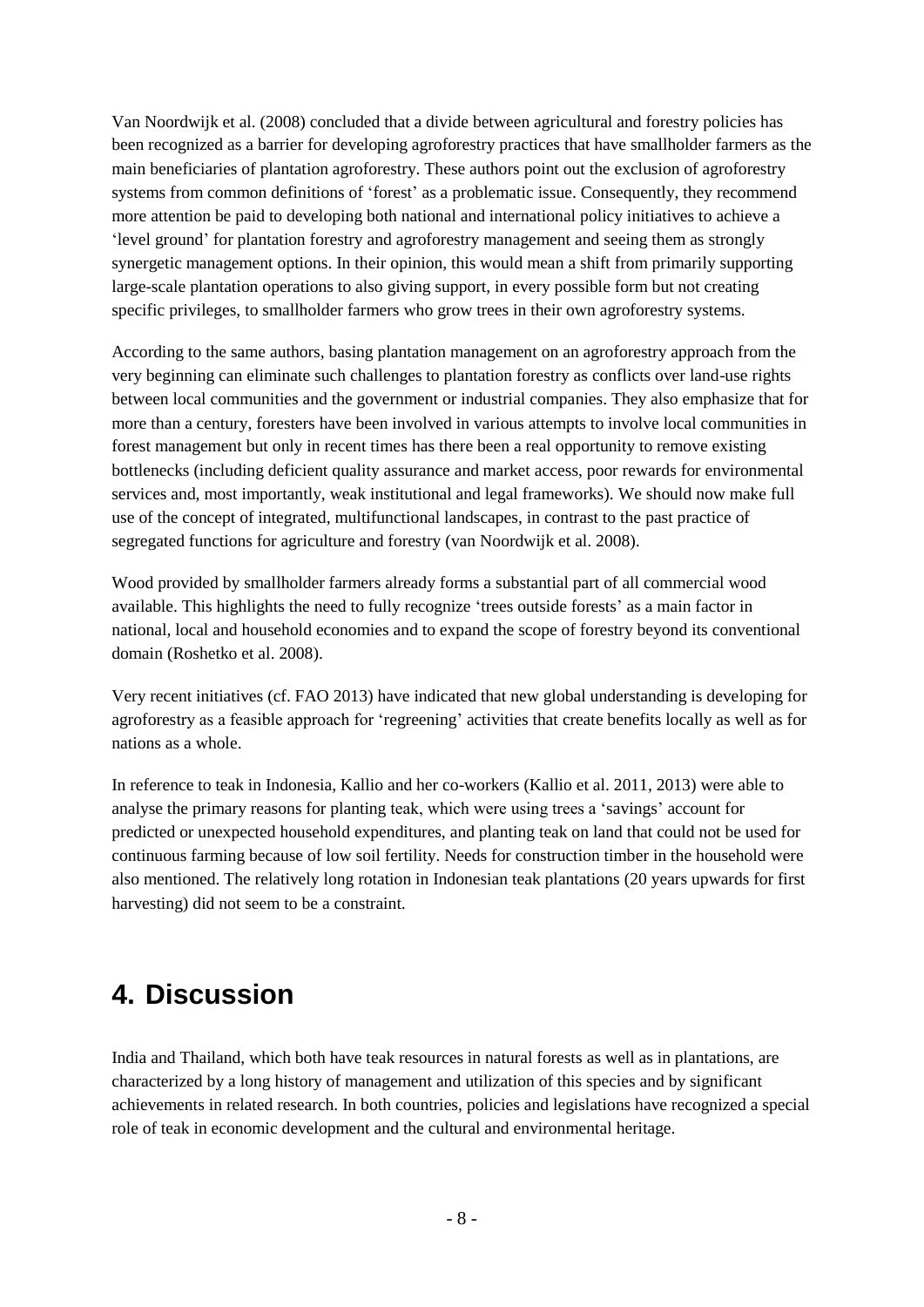This recognition has led to successful activities in teak plantation management in both countries. It has contributed, through policies, legislation and regulations, initially to a plantation ownership model where the government and industrial enterprises are heavily involved as owners or managers. A similar situation existed for a long time in Indonesia, where teak is not indigenous but has nevertheless been grown in plantations for centuries (Pandey and Brown 2000).

There are important developments both in India and in Thailand that support an increased use of teak as plantation species. Community forestry and farm forestry are becoming central approaches for plantation management. In India, the central driver for change is the National Afforestation Programme, initiated in 2002, which explicitly aims at strengthening village-level action in forest management (Government of India 2009).

In Thailand, only recently has a forest policy been outlined that would not only recognize the urgent need for forest rehabilitation using indigenous species, such as teak, but which would also give local communities and individual farmers a new central role in it.

The Thailand Forestry Outlook Study (FAO 2009) has presented precise new models for growing of teak and other plantation species for commercial purposes in the country, including a proposal for new organisations for both wood producers and wood users. Lakanavichian (2001, 2006) had earlier concluded that there is enough information for simultaneously tackling the need for forest rehabilitation, income generation for the rural population, and provision of raw material for wood industries. A finalised legal framework and exact forms of implementation of new policies are unfortunately still lacking (Dahal et. al. 2011).

Long rotations are commonly seen as a problem in growing teak, especially in farm forestry. In a study comparing the profitability of fast-growing plantation species with that of teak in Thailand, Niskanen et al. (1993) suggested several ways to overcome this constraint. The most efficient way would be to use a short rotation for teak (e.g. 25 years). Coppicing as a regeneration method in this species could also be more widely used. Special attention should be paid to the use of proper silvicultural methods, so as to improve the wood quality, which also would be positively affected by using agroforestry practices in on-farm teak growing. Using financial, economic or environmentaleconomic profitability as criteria, these authors concluded that teak plantations, even with a short rotation, could not compete with rubber plantation management in profitability but they performed relatively well in comparison to fast-growing forest plantations.

Compared to India or Thailand, West Africa (with Ghana as an example, above) presents a very different case in teak plantation management. The significant role of teak for national economic wellbeing, as well as for local livelihoods, has been explicitly stated in policy and legislation. The Government of Ghana has actively contributed to the development of a teak-based forest sector, even to such an extent that a new trend is now also to pay more attention to indigenous timber species in new plantations. This is unlikely to decrease the popularity of teak, however.

Recently (cf. Kalame et al. 2011), attention has also been paid to the fact that a 'win-win' practice for forestry and climate-change adaptation has already been created in Ghana by promoting the MTS for teak and for local timber species. The supporting policy instruments already in place also provide a good basis for climate-change adaptation. These researchers used the Adaptation Policy Framework,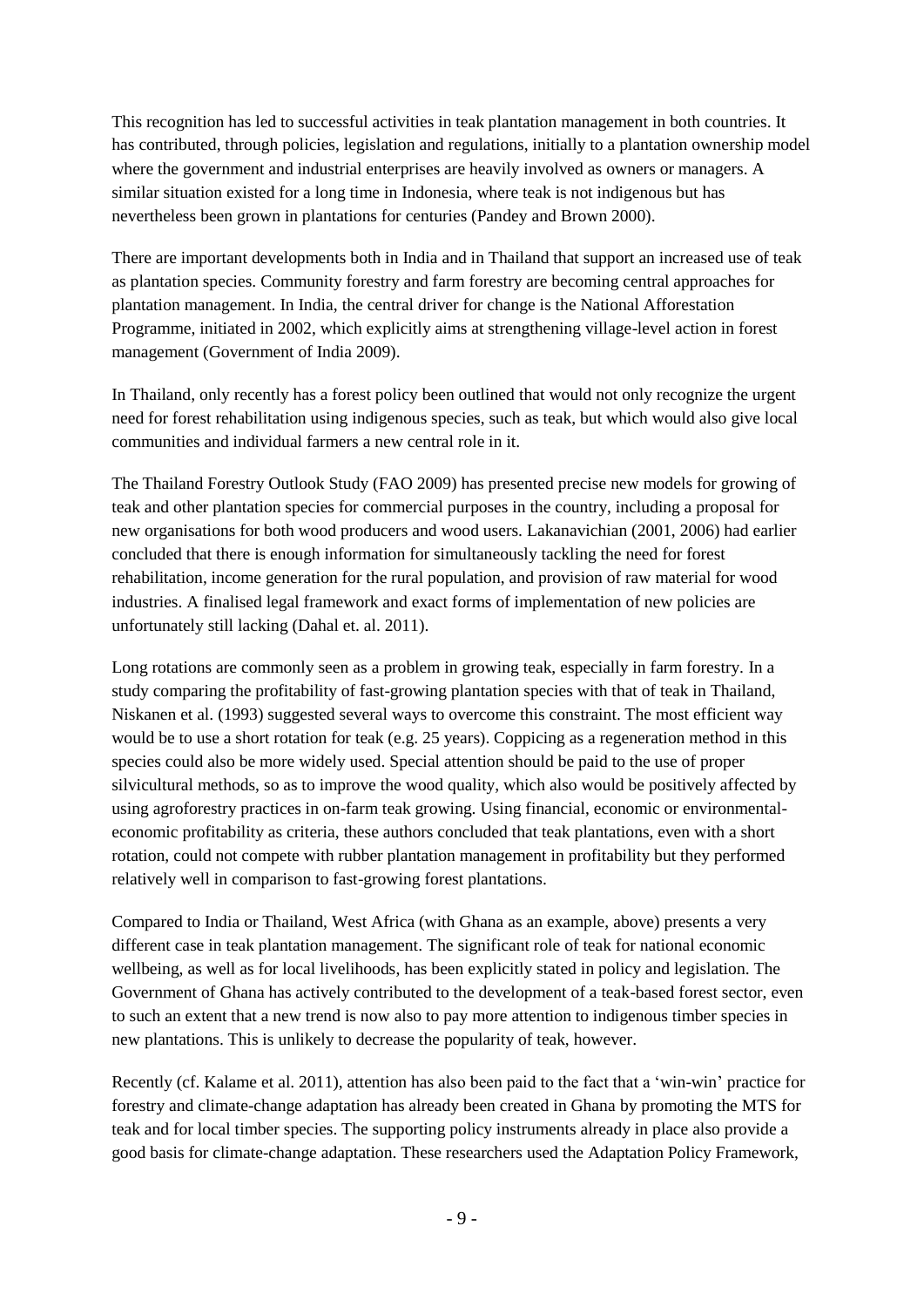already recommended by international agencies, such as the United Nations Development Programme and the Intergovernmental Panel on Climate Change, as a useful tool for country-level frameworks.

Looking at other countries, community involvement in teak plantation management is increasing in Indonesia. This includes changing the management model for plantations previously owned by state companies. As shown by Nawir et al. (2007) for locations in West Nusa Tenggara province, financial viability can be good and result in substantial revenue for the community. However, the authors of this report mention as potential constraints unclear land-use rights in former state plantations and the limited capacity of government to coordinate activities.

The integration of community-based or individual teak management with wood processing and marketing is also a distinct feature in Indonesia. In Indonesia there is, however, an obvious need to develop new silvicultural guidelines and offer technical assistance for teak cultivation, which would then guarantee a better quality of teak products (Roshetko et al. 2012). In Indonesia, smallholdermanaged plantations have the potential to create sustainable economic, environmental and social benefits for their growers if trees are integrated in the production system following well-established local practices. Benefits seem to be accrued especially if the costs of tree planting and management can be reduced; farmers also have the ability to quickly adapt to new marketing opportunities (Pokorny et al. 2010). These investigators found, however, several potential risks in farmer-led schemes, including poor application of available silvicultural management techniques. In addition, proposed schemes for verifying the origin of wood for the small-scale industry, such as the Timber Legality Verification System (*Sistem Verifikasi Legalitas Kayu* or SVLK) in Indonesia, seem to pose problems with excessively high transaction costs (Kaye 2013).

Looking at new centres for teak plantation management in Africa, South Sudan has a considerable area of teak plantations, which clearly makes this resource an important asset for post-civil war reconstruction and national development. The country also has a new forest policy that encourages tree planting by individual farmers (Husgafvel 2010). The southernmost part of the country is also ideal for integrating food production and teak growing, as already indicated by field trials. Unfortunately, some of the already existing teak plantations (near Yei at the Ugandan border) are now giving way to intensive maize and sorghum farming, which is not based on agroforestry but monocropping (O. Luukkanen, personal observation, 2012). This situation is similar to what Holding Anyonge and Roshetko (2003) have earlier reported, with specific reference to Kenya, on conflicting extension messages from the agriculture and forestry sectors.

It is to be hoped that a balance can be found between agricultural land use and teak plantation development in South Sudan by learning from the wide experience of the World Agroforestry Centre in promoting 'evergreen agriculture', that is, continuous management of trees and food crops together (Nair and Garrity 2012). As a whole, the full range of benefits from teak agroforestry, in contrast to pure teak plantations, should be utilized in all countries.

Overall, the concept of landscape restoration offers a useful framework for developing different, complementary activities in plantation management for different actors. Within this concept, agriculture and agroforestry management together can be made a crucial part of the solution and contribute to increased yields and better adaptation to environmental change, but the task is immense, considering that there is a total of 400 million ha of tropical lands with potential for landscape restoration (Dewees et al. 2011).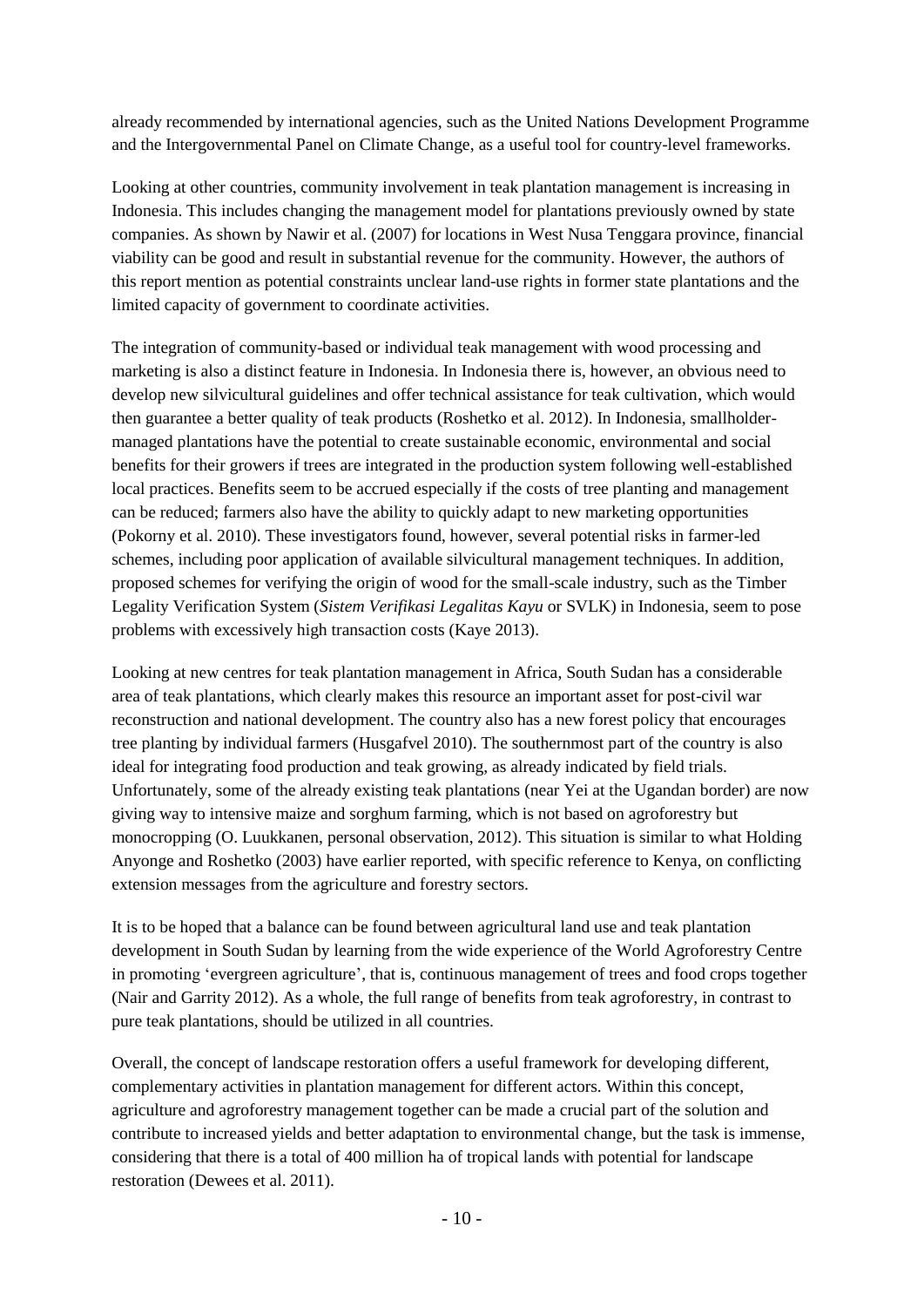Kanowski (2010), while also referring to the usefulness of the forest landscape restoration framework, has outlined a step-by-step approach to implement new governance regimes for provision of ecosystem goods and services for plantation forests, consisting of: 1) strengthening the knowledge base; 2) agreeing on the contributions plantation forests can have for society, specifically for different types of landscapes and societal contexts; 3) designing the appropriate governance regime; and, 4) finally, establishing the appropriate forest management practices and their monitoring systems.

# **5. Conclusion and recommendations**

In tropical countries, deforestation and forest degradation still continue, while the tree cover on farmland is increasing. This is one trend that has led to a less-sharp distinction between forest and agricultural lands and which at the same time has highlighted the role of agroforestry as a management concept. Concerted efforts are needed to remove the existing distinct barriers that tend to prevent recognition of the value of tree planting in farming systems, which conventionally are not recognized as forests. A recent guide for policy-makers (FAO 2013) takes this into consideration and provides an outline of how policy can support agroforestry and how new models for teak growing could also be achieved. A feasible approach would be to highlight planted trees as components of sustainable food production systems and providers of economic, environmental and social benefits and services, primarily to the rural population but also for countries as a whole. Such an approach could be the ultimate success story for teak plantations.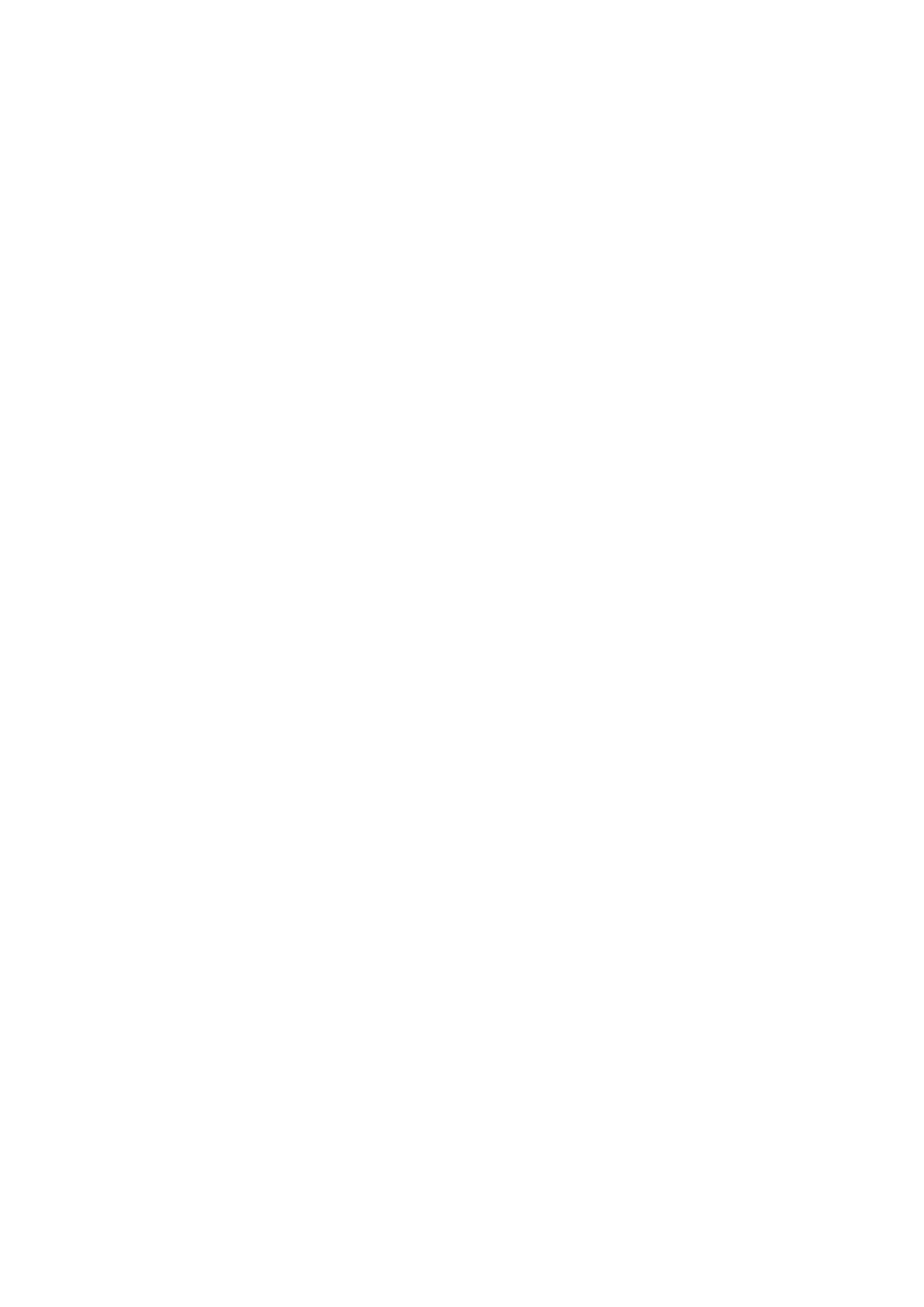# **References**

- Agyarko T. 2000. *Country forestry outlook paper: Ghana.* Forestry Outlook Study for Africa Working Paper. Rome: Food and Agriculture Organization of the United Nations. Online <ftp://ftp.fao.org/docrep/fao/003/ab567e/AB567E00.pdf> (Accessed 11 March 2013).
- Agyeman VA, Marfo KA, Kasanga KR, Danso E, Asare AB, Yeboah OM, Agyeman F. 2003. Revising the taungya plantation system: new revenue-sharing proposals from Ghana*. Unasylva* 212:40–47.
- Appiah M. 2011. Changes in species composition in a deciduous agroecosystem in Ghana following plantation establishment. *Agroforestry Systems* 82:57–74.
- Appiah M, Blay D, Damnyag L, Dwomoh FK, Pappinen A, Luukkanen O. 2012. Dependence on forest resources and tropical deforestation in Ghana. *Environment Development and Sustainability* 11(3):471–487.
- Barney K. 2005. *At the supply edge: Thailand's forest policies, plantation sector and commodity export links with China*. Washington, DC: Forest Trends. [http://www.forest](http://www.forest-trends.org/documents/files/doc_141.pdf)[trends.org/documents/files/doc\\_141.pdf](http://www.forest-trends.org/documents/files/doc_141.pdf) (Accessed 12 Feb. 2013.)
- Blaser J, Sarre A, Poore D, Johnson S. 2011. *Status of tropical forest management 2011*. Technical Series 38. Yokohama, Japan: International Tropical Timber Organization.
- Buttoud G, Ajayi O, Detlefsen G, Place F, Torquebiau E. 2013. *Advancing agroforestry on the policy agenda: a guide for decision-makers*. Agroforestry Working Paper 1. Rome: Food and Agriculture Organization of the United Nations.
- Dahal GR, Atkinson J, Bampton J. 2011. *Forest tenure in Asia: status and trends.* Kuala Lumpur: European Union Forest Law Enforcement, Governance and Trade Facility.
- Dewees P, Place F, Scherr SJ, Buss C. 2011. *Investing in trees and landscape restoration in Africa: what, where, and how.* Washington, DC: Program on Forests, World Bank.
- Enters T. 2000. Site, technology and productivity of teak plantations in Southeast Asia. Conclusions and recommendations of a regional seminar organized by TEAKNET and FAO's Forestry Research Support Programme for Asia and Pacific (FORSPA) in Thailand in early 1999. *Unasylva* 201:55–61.
- Evans J, Turnbull J. 2004. *Plantation forestry in the tropics*. 3rd ed. Oxford, UK: Oxford University Press.
- [FAO] Food and Agriculture Organization of the United Nations. 2009. *Thailand forestry outlook study*. Asia-Pacific Forestry Outlook Study II. Working Paper Series APFSOS II/WP/2009/22. Bangkok: Food and Agriculture Organization of the United Nations Regional Office. <http://www.fao.org/docrep/014/am617e/am617e00.pdf> (Accessed 11 March 2013).
- [FAO] Food and Agriculture Organization of the United Nations. 2006. *Global forest resources assessment 2005: progress towards sustainable forest management*. Forestry Paper 147. Rome: Food and Agriculture Organization of the United Nations.
- [FAO] Food and Agriculture Organization of the United Nations. 2004. *National Forest Programme Update: Ghana*. Rome: Food and Agriculture Organization of the United Nations. <http://www.fao.org/forestry/14844-05b211838ae49e2aea16516db606e39ab.pdf> (Accessed 11 March 2013).
- [FAO] Food and Agriculture Organization of the United Nations. 2002. *Hardwood plantations in Ghana (Based on the work in 1998 of F. Odoom).* Forest Plantations Working Papers 24. Rome: Food and Agriculture Organization of the United Nations.
- [FAO] Food and Agriculture Organization of the United Nations. 1985. *Tropical forestry action plan.* Rome: Food and Agriculture Organization of the United Nations.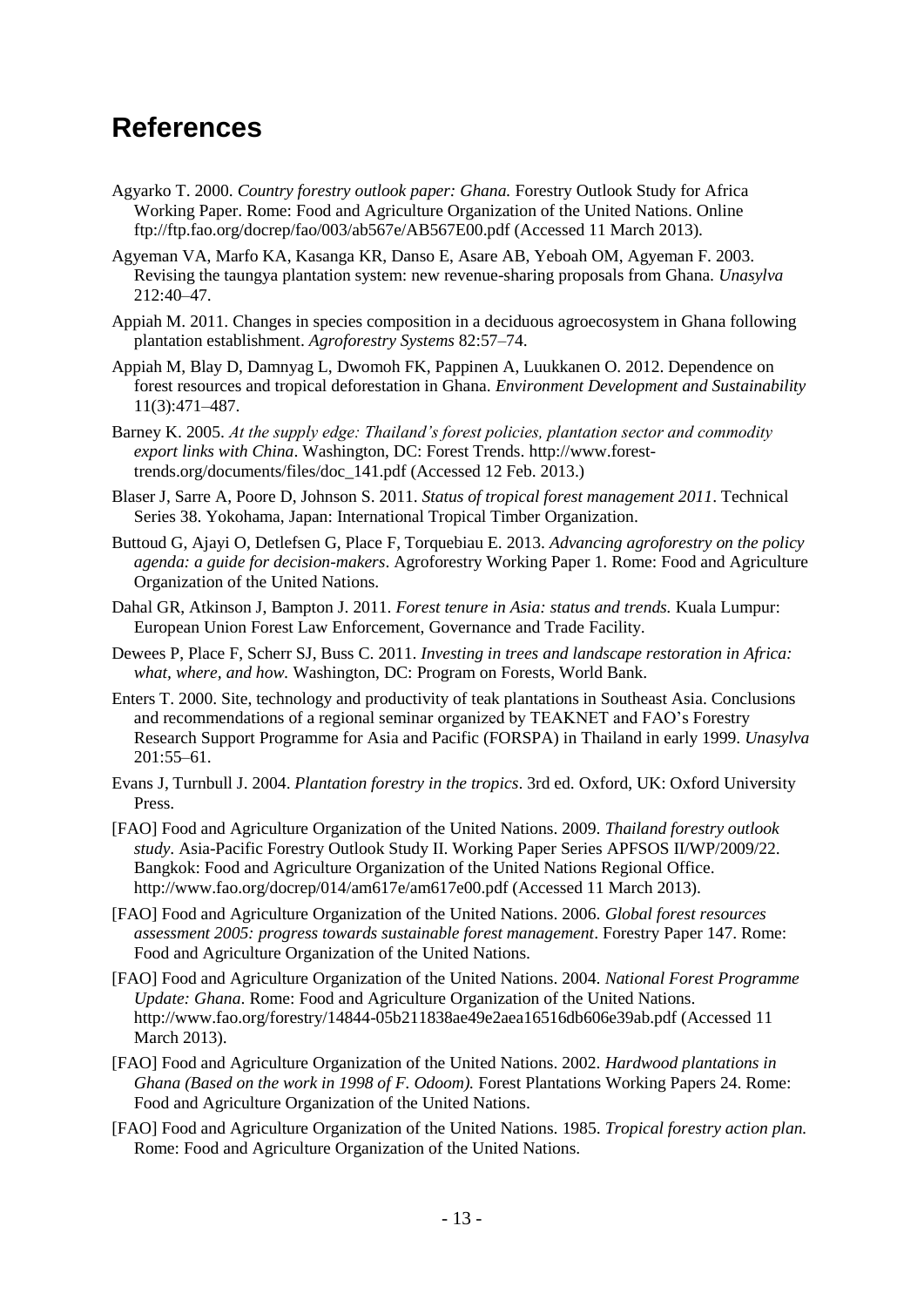- Faust D. 1998. Conflict and cooperation in co-managed regimes: the state, local communities and shared resources in India. Working paper presented at the Sixth International Association for the Study of Common Property Conference, 10–14 June 1998, Vancouver, British Columbia. <http://dlc.dlib.indiana.edu/dlc/bitstream/handle/10535/1136/> (Accessed 14 February 2013).
- [FC] Forestry Commission of Ghana. 2008. *National forest plantation development programme (NFPDP): Annual Report 2008*. Accra: Forestry Commission of Ghana. [http://76.12.220.51/assets/file/Publications/Forestry\\_Issues/National%20Forest%20Plantation%20](http://76.12.220.51/assets/file/Publications/Forestry_Issues/National%20Forest%20Plantation%20Development%20Programme/Annual%20Reports/nfpdp_annual%20report_2008(1).pdf) [Development%20Programme/Annual%20Reports/nfpdp\\_annual%20report\\_2008\(1\).pdf](http://76.12.220.51/assets/file/Publications/Forestry_Issues/National%20Forest%20Plantation%20Development%20Programme/Annual%20Reports/nfpdp_annual%20report_2008(1).pdf) (Accessed 21 February 2013).
- [FC] Forestry Commission of Ghana. 2006. *The 1994 forest and wildlife policy*. Accra: Forestry Commission of Ghana. [http://benjigyampoh.blogspot.com/2011/06/1994-forest-and-wildlife](http://benjigyampoh.blogspot.com/2011/06/1994-forest-and-wildlife-policy-of.html)[policy-of.html](http://benjigyampoh.blogspot.com/2011/06/1994-forest-and-wildlife-policy-of.html) (Accessed 21 February 2013).
- Form Ghana. 2013. [http://www.formghana.com](http://www.formghana.com/) (Accessed 11 March 2013).
- Gilbert N. 2012. India's forest area in doubt. *Nature* 489:14–15.
- Government of India. 2011. *The India state of forest report*. [http://www.fsi.org.in/sfr\\_2011. htm](http://www.fsi.org.in/sfr_2011.%20htm) (Accessed 6 March 2013). New Delhi, Ministry of Environment and Forests, Government of India.
- Government of India. 2009. *National afforestation programme. Revised operational guidelines*. New Delhi, Ministry of Environment and Forests, Government of India. <http://www.iifm.ac.in/rcnaeb/naeb%20guideline.pdf> (Accessed 11 March 2013).
- Hares M. 2008. Perceptions of ethnic minorities on tree growing for environmental services in Thailand. In: Snelder DJ, Lasco RD, eds. *Smallholder tree growing for rural development and environmental services*. Berlin: Springer Science and Business Media. p. 411–425.
- Holding Anyonge C, Roshetko JM. 2003. Farm-level timber production: orienting farmers towards the market. *Unasylva* 212:48–56.
- Husgafvel R. 2010. *Global and EU governance for sustainable forest management with special reference to capacity building in Ethiopia and Southern Sudan*. University of Helsinki Tropical Forestry Report 37. Viikki Tropical Resources Institute, University of Helsinki. [https://helda.helsinki.fi/bitstream/handle/10138/24378/globalan.pdf?sequence=3.](https://helda.helsinki.fi/bitstream/handle/10138/24378/globalan.pdf?sequence=3)
- Insaidoo T, Ros-Tonen MAF, Hoogenbosch L, Acheampong E. 2012. Addressing forest degradation and timber deficits in Ghana. *ETFRN News* 53. Special Issue. p. 230–239.
- [IUCN] International Union for the Conservation of Nature. 2006. Forest landscape restoration to meet Ghana's deforestation challenges. Gland, Switzerland: International Union for the Conservation of Nature. [http://www.IUCN.org/en/news/archive/2006/newfebruary06.htm](http://www.iucn.org/en/news/archive/2006/newfebruary06.htm) (Accessed 21 February 2013).
- Kalame FB, Aidoo R, Nkem J, Oluyede C, Ajayie OC, Kanninen M, Luukkanen O, Idinobae M. 2011. Modified taungya system in Ghana: a win–win practice for forestry and adaptation to climate change? *Environmental Science & Policy* 14(5):519–530.
- Kallio M, Kanninen M, Krisnawati H. 2013. Smallholder teak plantations in two villages in Central Java: silvicultural activity and stand performance. *Forest, Trees and Livelihoods* 21(3):158–175.
- Kallio MH, Kanninen M, Rohadi D. 2011. Farmers' tree planting activity in Indonesia: case studies in the provinces of Central Java, Riau, and South Kalimantan. *Forests, Trees and Livelihoods* 20(2– 3):191–210.
- Kanowski P. 2010. Policies to enhance the provision of ecosystem goods and services from plantation forests. In: Bauhaus J, van der Meer P, Kanninen M, eds. *Ecosystem goods and services from plantation forests*. Oxford, UK: Earthscan. p. 171–204.
- Kant S, Cooke R. 1998. *Conflict resolution: a critical factor in the success of joint forest management in India.* Working paper. <http://dlc.dlib.indiana.edu/dlc/bitstream/handle/10535/4405/> (Accessed 14 February 2013).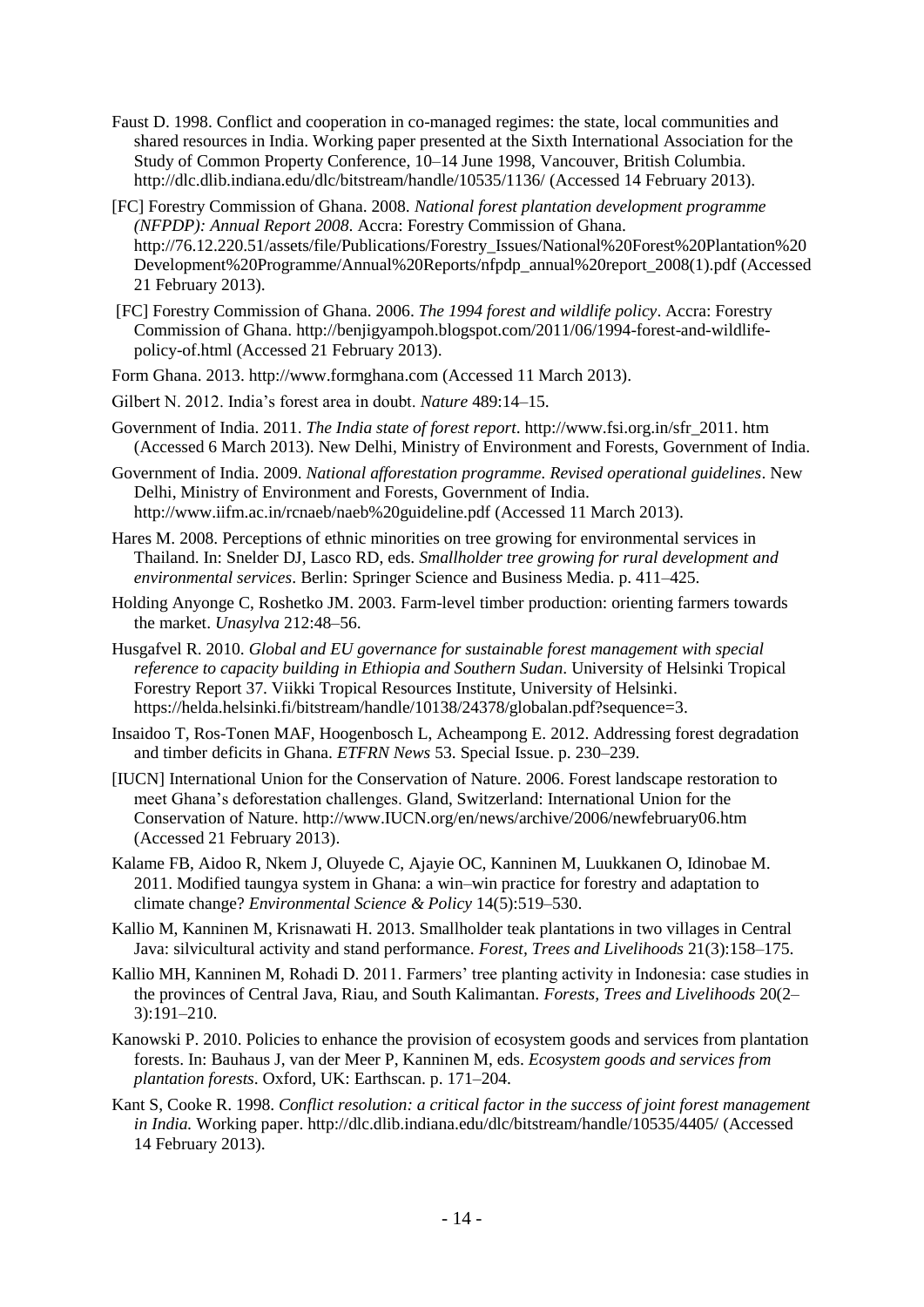- Kashwan P. 2003. Conflicts in joint forest management. Cases from South Rajasthan. *Community Forestry* 4(2):12–17.
- Kaye M. 2013. Small businesses band together to meet high cost of Indonesia's timber certification scheme. *Forest News* 6 February 2013. [http://blog.cifor.org/13763/small-businesses-band](http://blog.cifor.org/13763/small-businesses-band-together-to-meet-high-cost-of-indonesias-timber-certification-scheme/#.USL9-qVBO8A)[together-to-meet-high-cost-of-indonesias-timber-certification-scheme/#.USL9-qVBO8A](http://blog.cifor.org/13763/small-businesses-band-together-to-meet-high-cost-of-indonesias-timber-certification-scheme/#.USL9-qVBO8A) (Accessed 28 February 2013).
- Lakanavichian, S. 2006. Trends in forest ownership, forest resource tenure and institutional arrangements: are they contributing to better forest management and poverty reduction? A case study from Thailand. In: Food and Agriculture Organization of the United Nations. *Understanding forest tenure in Southeast Asia.* Forest Policy and Institutions Working Paper 14. Rome: Food and Agriculture Organization of the United Nations. p. 325–354. <ftp://ftp.fao.org/docrep/fao/009/j8167e/j8167e01.pdf> (Accessed 21 February 2013).
- Lakanavichian S. 2001. Impacts and effectiveness of logging bans in natural forests: Thailand. In: Durst P, Waggener TR, Enters T, Cheng TL, eds. *Forests out of bounds: impacts and effectiveness of logging bans in natural forests in Asia-Pacific*. Bangkok: Office for Asia and the Pacific, Food and Agriculture Organization of the United Nations. <http://www.fao.org/docrep/003/X6967E/x6967e09.htm> (Accessed 11 February 2013).
- Mittelman A. 2000. Teak planting by smallholders in Nakhon Sawan, Thailand. *Unasylva* 201:62–65.
- Nair R, Garrity D, eds. 2012. *Agroforestry: the future of global land use.* Berlin: Springer.
- Nawir AA, Hakim MR, Julmansyah, Ahyar HMA, Trison S. 2007. Feasibility of community-based forestry management in partnership with a forestry district agency (case studies: Sumbawa and Bima, West Nusa Tenggara). In: Djoeroemana S, Myers B, Russell-Smith J, Blyth M, Salean IET, eds. *Integrated rural development in East Nusa Tenggara, Indonesia*. ACIAR Proceedings 126. Canberra: Australian Centre for International Agricultural Research. p. 150–161.
- Niskanen A, Luukkanen O, Saastamoinen O, Bhumibhamon S. 1993. Evaluation of the profitability of fast-growing trees—*Eucaluptus camaldulensis, Acacia mangium* and *Melia azedarach*—as plantation tree crops in Thailand. *Acta Forestalia Fennica* 241.
- Pandey D, Brown C. 2000. Teak: a global overview. *Unasylva* 201:3–13. Rome: Food and Agriculture Organization of the United Nations.
- Persson R. 2003. *Assistance to forestry: experiences and potential for improvement*. Bogor, Indonesia: Center for International Forestry Research.
- Pokorny B, Hoch L, Maturana J. 2010. Smallholder plantations in the tropics: local people between outgrower schemes and reforestation programmes. In: Bauhaus J, van der Meer P, Kanninen M, eds. *Ecosystem goods and services from plantation forests.* Oxford, UK: Earthscan. p. 140–170.
- [RECOFTC] RECOFTC: The Center for People and Forests. 2011. REDD+, governance and community forestry: highlights from the Forest Governance Learning Group Asia Experts Meeting. Bangkok: RECOFTC: The Center for People and Forests.
- [RECOFTC] RECOFTC: The Center for People and Forests. 2012. Exploring microfinance options through teak: Bokeo Province, Lao PDR. *ForInfo Newsletter* 2. [http://www.recoftc.org/site/uploads/wysiwyg/ForInfo%20Newsletter%20No%202\\_4-12-12.pdf](http://www.recoftc.org/site/uploads/wysiwyg/ForInfo%20Newsletter%20No%202_4-12-12.pdf) (Accessed 11 March 2013).
- Rigg J. 2003. *Southeast Asia: the human landscape of modernization and development.* 2nd ed. Oxford, UK: Routledge.
- Roshetko JM, Snelder DJ, Lasco RD, van Noordwijk M. 2008. Future challenge: a paradigm shift in the forestry sector. In: Snelder DJ, Lasco RD, eds. *Smallholder tree growing for rural development and environmental services*. Berlin: Springer Science and Business Media. p. 453–487.
- Roshetko JM, Rohadi D, Perdana A, Sabastian G, Nuryartono N, Pramono AA, Widyani N, Manalu P, Fauzi MA, Sumardamto P, Kusumowardhani N. 2013. Teak agroforestry systems for livelihood enhancement, industrial timber production, and environmental rehabilitation. *Forests, Trees, and Livelihoods 22*(4) http://www.tandfonline.com/doi/full/10.1080/14728028.2013.855150.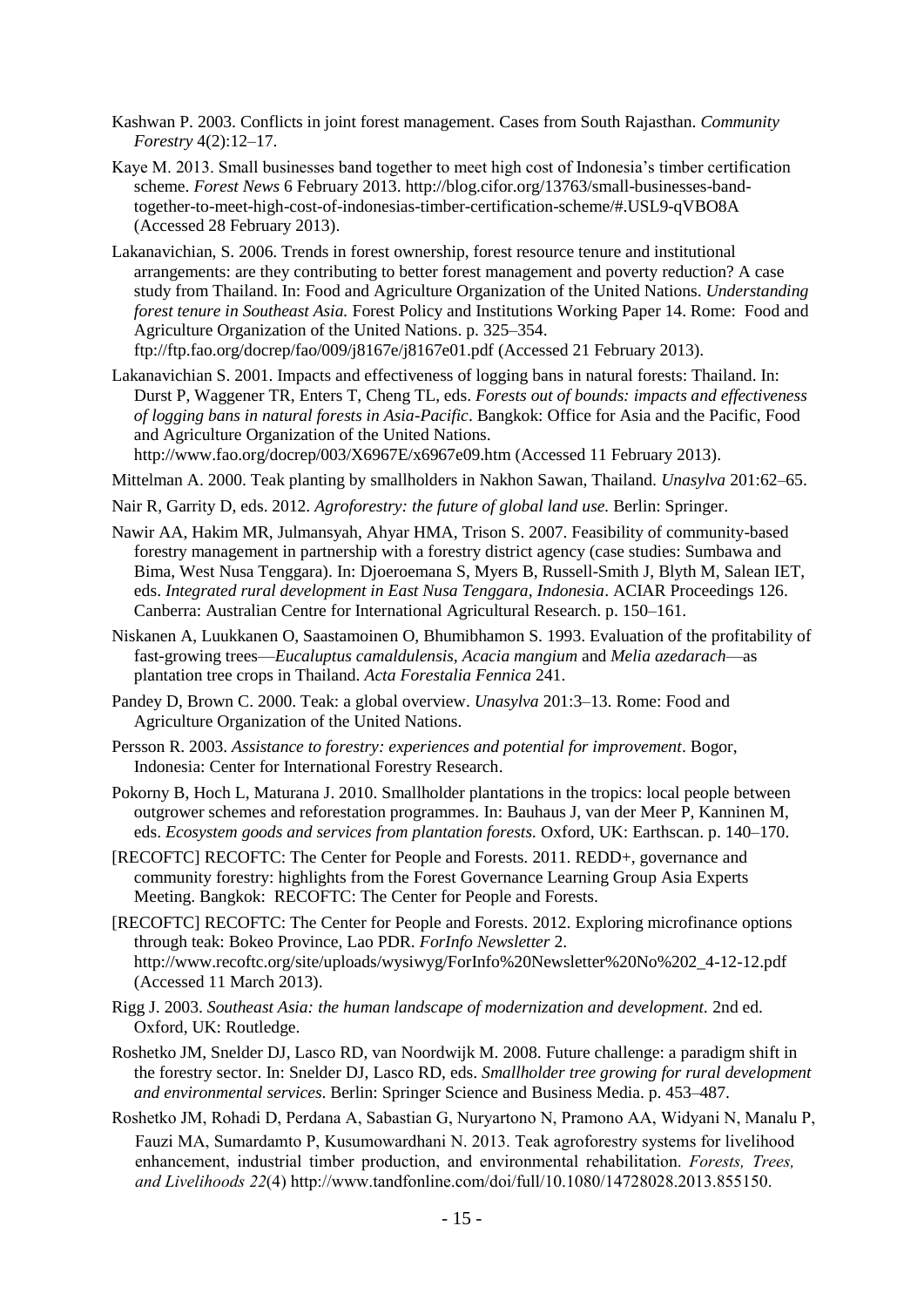- Ministry of Agriculture and Cooperatives. 1993a. *Thai forestry sector master plan. Executive summary and proposed forestry sector policy.* Bangkok: Ministry of Agriculture and Cooperatives, Government of Thailand.
- Ministry of Agriculture and Cooperatives. 1993b. *Thai forestry sector master plan*. *Sub-sectoral plan for people and forestry*. Vol. 5. Bangkok: Ministry of Agriculture and Cooperatives, Government of Thailand.
- Thueksathit S. 2009. Variation in growth and development of teak growing outside the natural ranges in Thailand. PhD thesis. Bangkok: Faculty of Forestry, Kasetsart University.
- UN Economic and Social Council. 1997. *Report of the Ad Hoc Intergovernmental Panel on Forests on its fourth session.* Commission on Sustainable Development fifth session, 7–25 April 1997. New York: United Nations Economic and Social Council.
- Van Noordwijk M, Roshetko JM, Murniati, Angeles MD, Suyanto, Fay C, Tomich TP. 2008. Farmer tree planting barriers to sustainable forest management. In: Snelder DJ, Lasco RD, eds. *Smallholder tree growing for rural development and environmental services*. Berlin: Springer Science and Business Media. p. 429–451.
- Yasmi Y, Broadhead J, Enters T, Genge C. 2010. Forestry policies, legislation and institutions in Asia and the Pacific: trends and emerging needs for 2020. RAP Publication 2010/10. Bangkok: Regional Office for Asia and the Pacific, Food and Agriculture Organization of the United **Nations**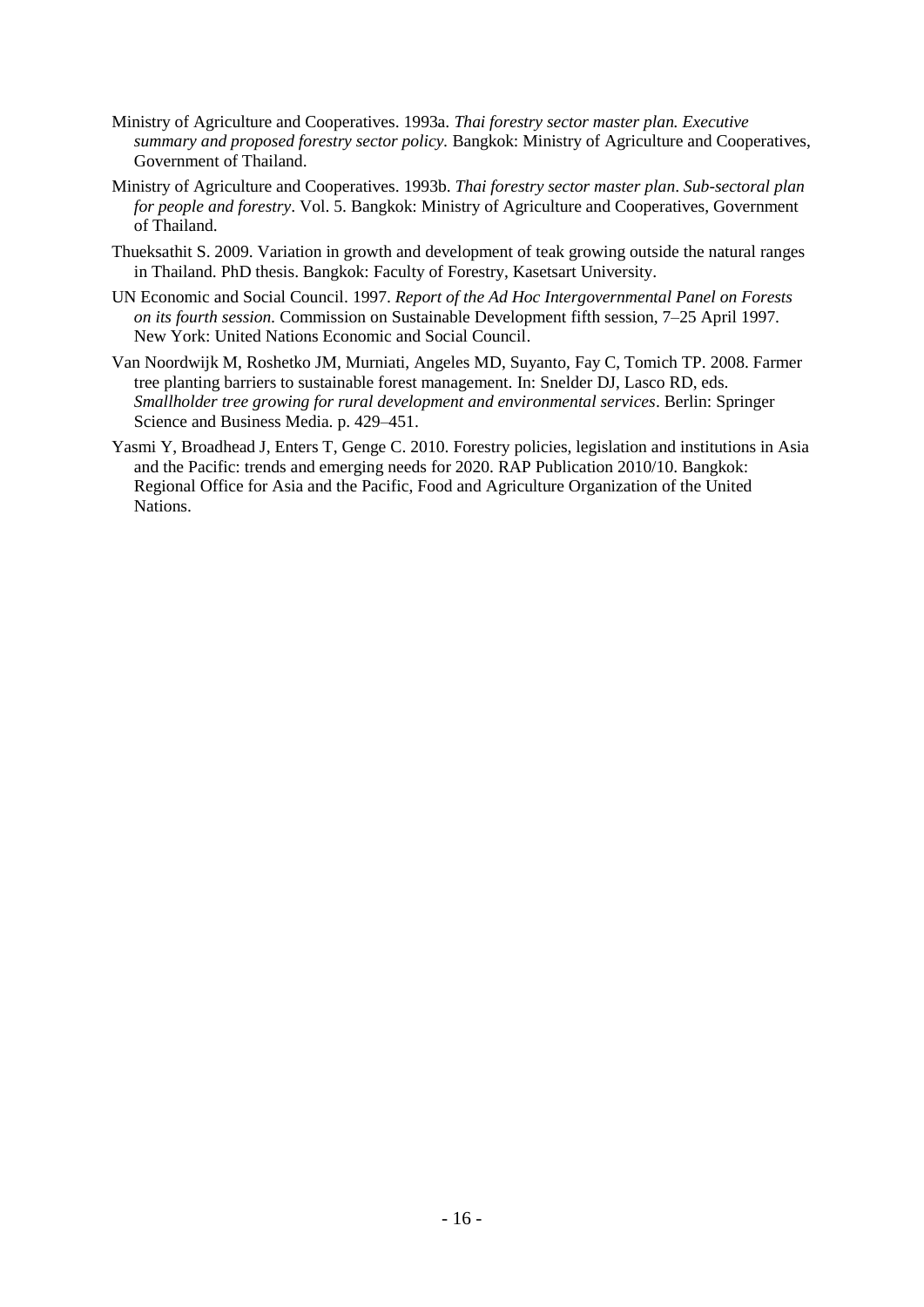### **WORKING PAPERS IN THIS SERIES**

## **2005**

- 1. Agroforestry in the drylands of eastern Africa: a call to action
- 2. Biodiversity conservation through agroforestry: managing tree species diversity within a network of community-based, nongovernmental, governmental and research organizations in western Kenya.
- 3. Invasion of *prosopis juliflora* and local livelihoods: Case study from the Lake Baringo area of Kenya
- 4. Leadership for change in farmers organizations: Training report: Ridar Hotel, Kampala, 29th March to 2nd April 2005.
- 5. Domestication des espèces agroforestières au Sahel : situation actuelle et perspectives
- 6. Relevé des données de biodiversité ligneuse: Manuel du projet biodiversité des parcs agroforestiers au Sahel
- 7. Improved land management in the Lake Victoria Basin: TransVic Project's draft report.
- 8. Livelihood capital, strategies and outcomes in the Taita hills of Kenya
- 9. Les espèces ligneuses et leurs usages: Les préférences des paysans dans le Cercle de Ségou, au Mali
- 10. La biodiversité des espèces ligneuses: Diversité arborée et unités de gestion du terroir dans le Cercle de Ségou, au Mali

- 11. Bird diversity and land use on the slopes of Mt. Kilimanjaro and the adjacent plains, Tanzania
- 12. Water, women and local social organization in the Western Kenya Highlands
- 13. Highlights of ongoing research of the World Agroforestry Centre in Indonesia
- 14. Prospects of adoption of tree-based systems in a rural landscape and its likely impacts on carbon stocks and farmers' welfare: The FALLOW Model Application in Muara Sungkai, Lampung, Sumatra, in a 'Clean Development Mechanism' context
- 15. Equipping integrated natural resource managers for healthy Agroforestry landscapes.
- 17. Agro-biodiversity and CGIAR tree and forest science: approaches and examples from Sumatra.
- 18. Improving land management in eastern and southern Africa: A review of policies.
- 19. Farm and household economic study of Kecamatan Nanggung, Kabupaten Bogor, Indonesia: A socio-economic base line study of Agroforestry innovations and livelihood enhancement.
- 20. Lessons from eastern Africa's unsustainable charcoal business.
- 21. Evolution of RELMA's approaches to land management: Lessons from two decades of research and development in eastern and southern Africa
- 22. Participatory watershed management: Lessons from RELMA's work with farmers in eastern Africa.
- 23. Strengthening farmers' organizations: The experience of RELMA and ULAMP.
- 24. Promoting rainwater harvesting in eastern and southern Africa.
- 25. The role of livestock in integrated land management.
- 26. Status of carbon sequestration projects in Africa: Potential benefits and challenges to scaling up.
- *27.* Social and Environmental Trade-Offs in Tree Species Selection: A Methodology for Identifying Niche Incompatibilities in Agroforestry *[Appears as AHI Working Paper no. 9]*
- 28. Managing tradeoffs in agroforestry: From conflict to collaboration in natural resource management. *[Appears as AHI Working Paper no. 10]*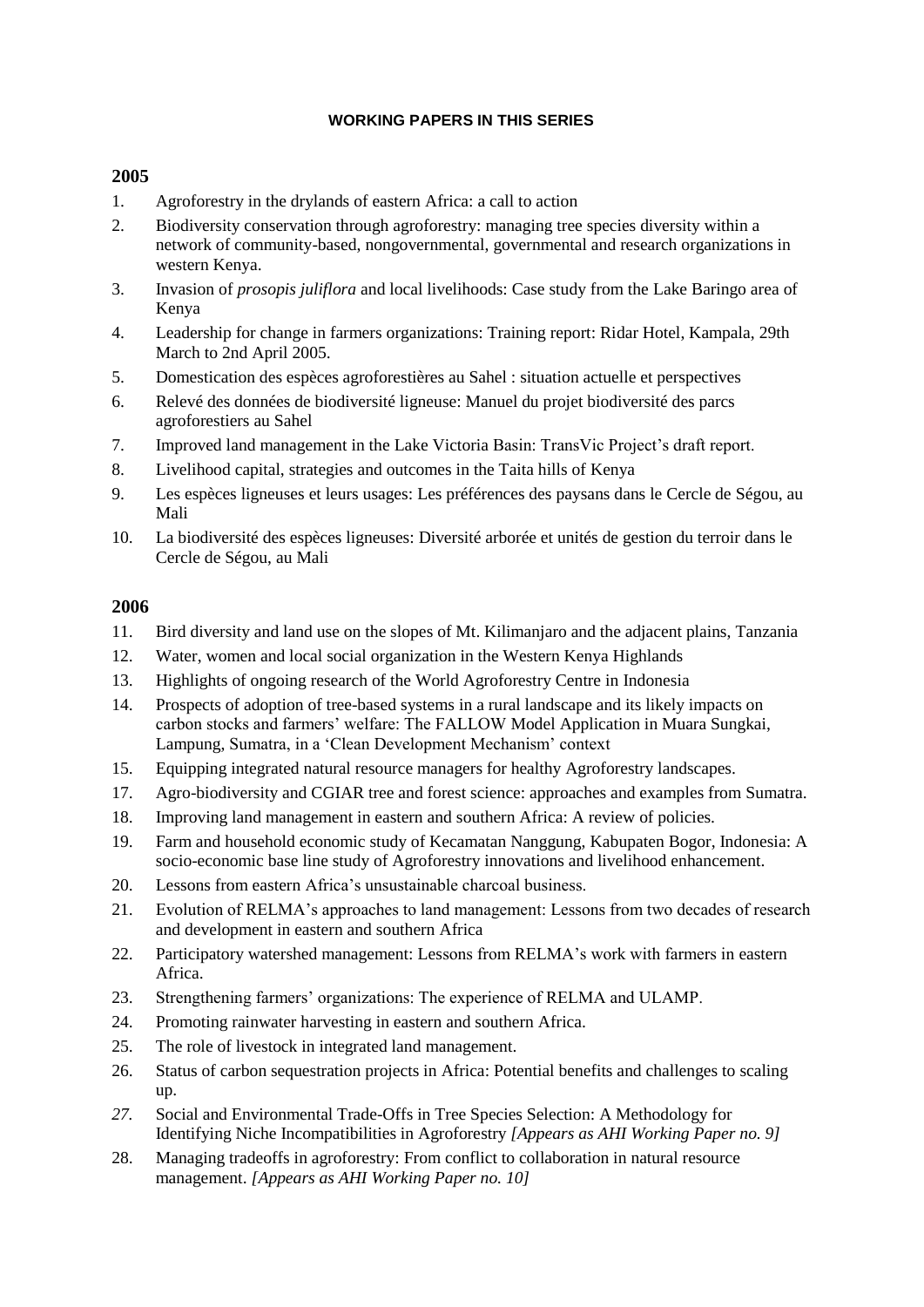- 29. Essai d'analyse de la prise en compte des systemes agroforestiers pa les legislations forestieres au Sahel: Cas du Burkina Faso, du Mali, du Niger et du Senegal.
- 30. Etat de la recherche agroforestière au Rwanda etude bibliographique, période 1987-2003

- 31. Science and technological innovations for improving soil fertility and management in Africa: A report for NEPAD's Science and Technology Forum.
- 32. Compensation and rewards for environmental services.
- 33. Latin American regional workshop report compensation.
- 34. Asia regional workshop on compensation ecosystem services.
- 35. Report of African regional workshop on compensation ecosystem services.
- 36. Exploring the inter-linkages among and between compensation and rewards for ecosystem services CRES and human well-being
- 37. Criteria and indicators for environmental service compensation and reward mechanisms: realistic, voluntary, conditional and pro-poor
- 38. The conditions for effective mechanisms of compensation and rewards for environmental services.
- 39. Organization and governance for fostering Pro-Poor Compensation for Environmental Services.
- 40. How important are different types of compensation and reward mechanisms shaping poverty and ecosystem services across Africa, Asia & Latin America over the Next two decades?
- 41. Risk mitigation in contract farming: The case of poultry, cotton, woodfuel and cereals in East Africa.
- 42. The RELMA savings and credit experiences: Sowing the seed of sustainability
- 43. Yatich J., Policy and institutional context for NRM in Kenya: Challenges and opportunities for Landcare.
- 44. Nina-Nina Adoung Nasional di So! Field test of rapid land tenure assessment (RATA) in the Batang Toru Watershed, North Sumatera.
- 45. Is Hutan Tanaman Rakyat a new paradigm in community based tree planting in Indonesia?
- 46. Socio-Economic aspects of brackish water aquaculture (*Tambak*) production in Nanggroe Aceh Darrusalam.
- 47. Farmer livelihoods in the humid forest and moist savannah zones of Cameroon.
- 48. Domestication, genre et vulnérabilité : Participation des femmes, des Jeunes et des catégories les plus pauvres à la domestication des arbres agroforestiers au Cameroun.
- 49. Land tenure and management in the districts around Mt Elgon: An assessment presented to the Mt Elgon ecosystem conservation programme.
- 50. The production and marketing of leaf meal from fodder shrubs in Tanga, Tanzania: A pro-poor enterprise for improving livestock productivity.
- 51. Buyers Perspective on Environmental Services (ES) and Commoditization as an approach to liberate ES markets in the Philippines.
- 52. Towards Towards community-driven conservation in southwest China: Reconciling state and local perceptions.
- 53. Biofuels in China: An Analysis of the Opportunities and Challenges of Jatropha curcas in Southwest China.
- 54. Jatropha curcas biodiesel production in Kenya: Economics and potential value chain development for smallholder farmers
- 55. Livelihoods and Forest Resources in Aceh and Nias for a Sustainable Forest Resource Management and Economic Progress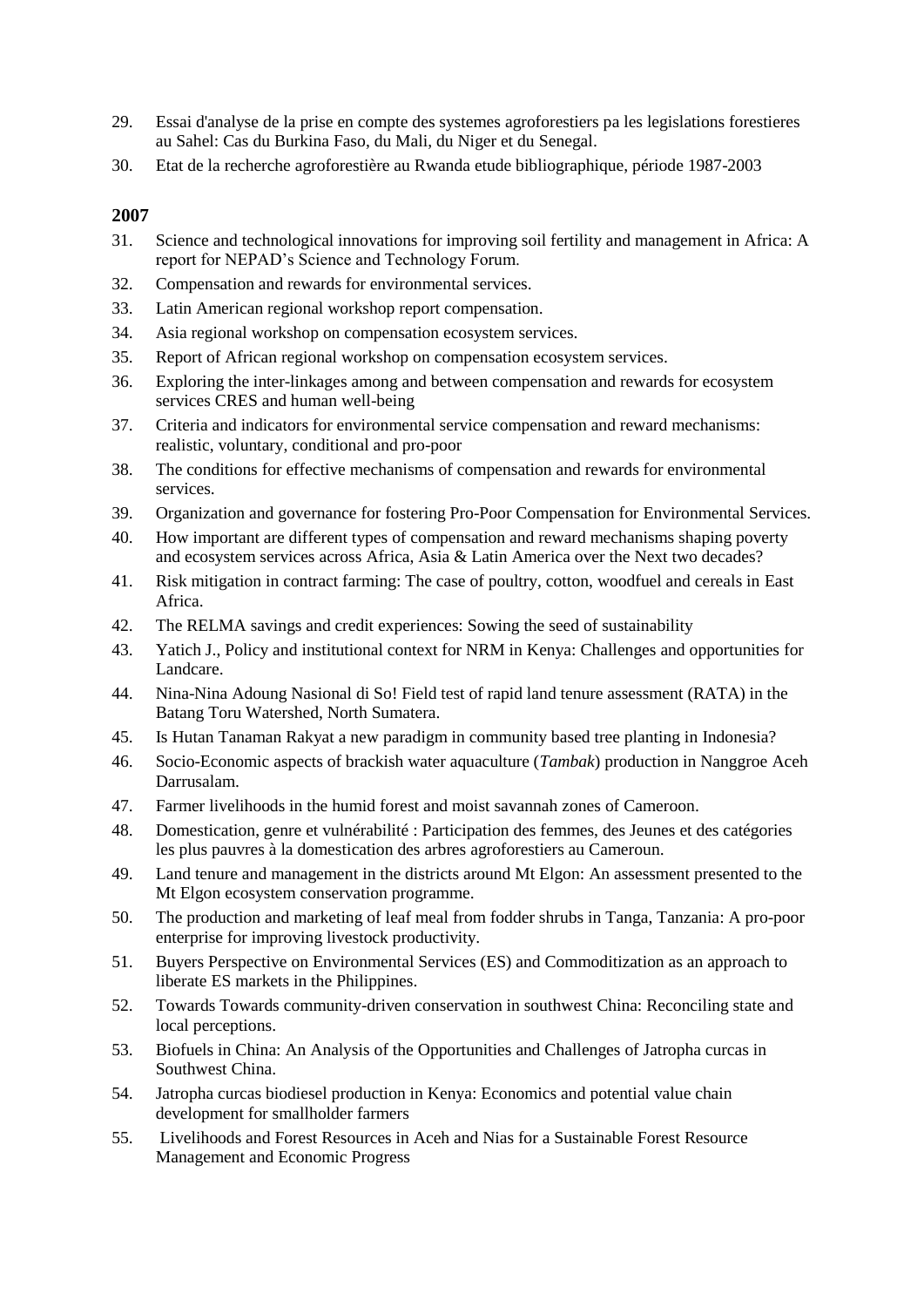- 56. Agroforestry on the interface of Orangutan Conservation and Sustainable Livelihoods in Batang Toru, North Sumatra.
- 57. Assessing Hydrological Situation of Kapuas Hulu Basin, Kapuas Hulu Regency, West Kalimantan.
- 58. Assessing the Hydrological Situation of Talau Watershed, Belu Regency, East Nusa Tenggara.
- 59. Kajian Kondisi Hidrologis DAS Talau, Kabupaten Belu, Nusa Tenggara Timur.
- 60. Kajian Kondisi Hidrologis DAS Kapuas Hulu, Kabupaten Kapuas Hulu, Kalimantan Barat.
- 61. Lessons learned from community capacity building activities to support agroforest as sustainable economic alternatives in Batang Toru orang utan habitat conservation program (Martini, Endri et al.)
- 62. Mainstreaming Climate Change in the Philippines.
- 63. A Conjoint Analysis of Farmer Preferences for Community Forestry Contracts in the Sumber Jaya Watershed, Indonesia.
- 64. The highlands: a shared water tower in a changing climate and changing Asia
- 65. Eco-Certification: Can It Deliver Conservation and Development in the Tropics.
- 66. Designing ecological and biodiversity sampling strategies. Towards mainstreaming climate change in grassland management.
- 67. Towards mainstreaming climate change in grassland management policies and practices on the Tibetan Plateau
- 68. An Assessment of the Potential for Carbon Finance in Rangelands
- 69 ECA Trade-offs Among Ecosystem Services in the Lake Victoria Basin.
- 69. The last remnants of mega biodiversity in West Java and Banten: an in-depth exploration of RaTA (Rapid Land Tenure Assessment) in Mount Halimun-Salak National Park Indonesia
- 70. Le business plan d'une petite entreprise rurale de production et de commercialisation des plants des arbres locaux. Cas de quatre pépinières rurales au Cameroun.
- 71. Les unités de transformation des produits forestiers non ligneux alimentaires au Cameroun. Diagnostic technique et stratégie de développement Honoré Tabuna et Ingratia Kayitavu.
- 72. Les exportateurs camerounais de safou (Dacryodes edulis) sur le marché sous régional et international. Profil, fonctionnement et stratégies de développement.
- 73. Impact of the Southeast Asian Network for Agroforestry Education (SEANAFE) on agroforestry education capacity.
- 74. Setting landscape conservation targets and promoting them through compatible land use in the Philippines.
- 75. Review of methods for researching multistrata systems.
- 76. Study on economical viability of *Jatropha curcas* L. plantations in Northern Tanzania assessing farmers' prospects via cost-benefit analysis
- 77. Cooperation in Agroforestry between Ministry of Forestry of Indonesia and International Center for Research in Agroforestry
- 78. "China's bioenergy future. an analysis through the Lens if Yunnan Province
- 79. Land tenure and agricultural productivity in Africa: A comparative analysis of the economics literature and recent policy strategies and reforms
- 80. Boundary organizations, objects and agents: linking knowledge with action in agroforestry watersheds
- 81. Reducing emissions from deforestation and forest degradation (REDD) in Indonesia: options and challenges for fair and efficient payment distribution mechanisms

82. Mainstreaming climate change into agricultural education: challenges and perspectives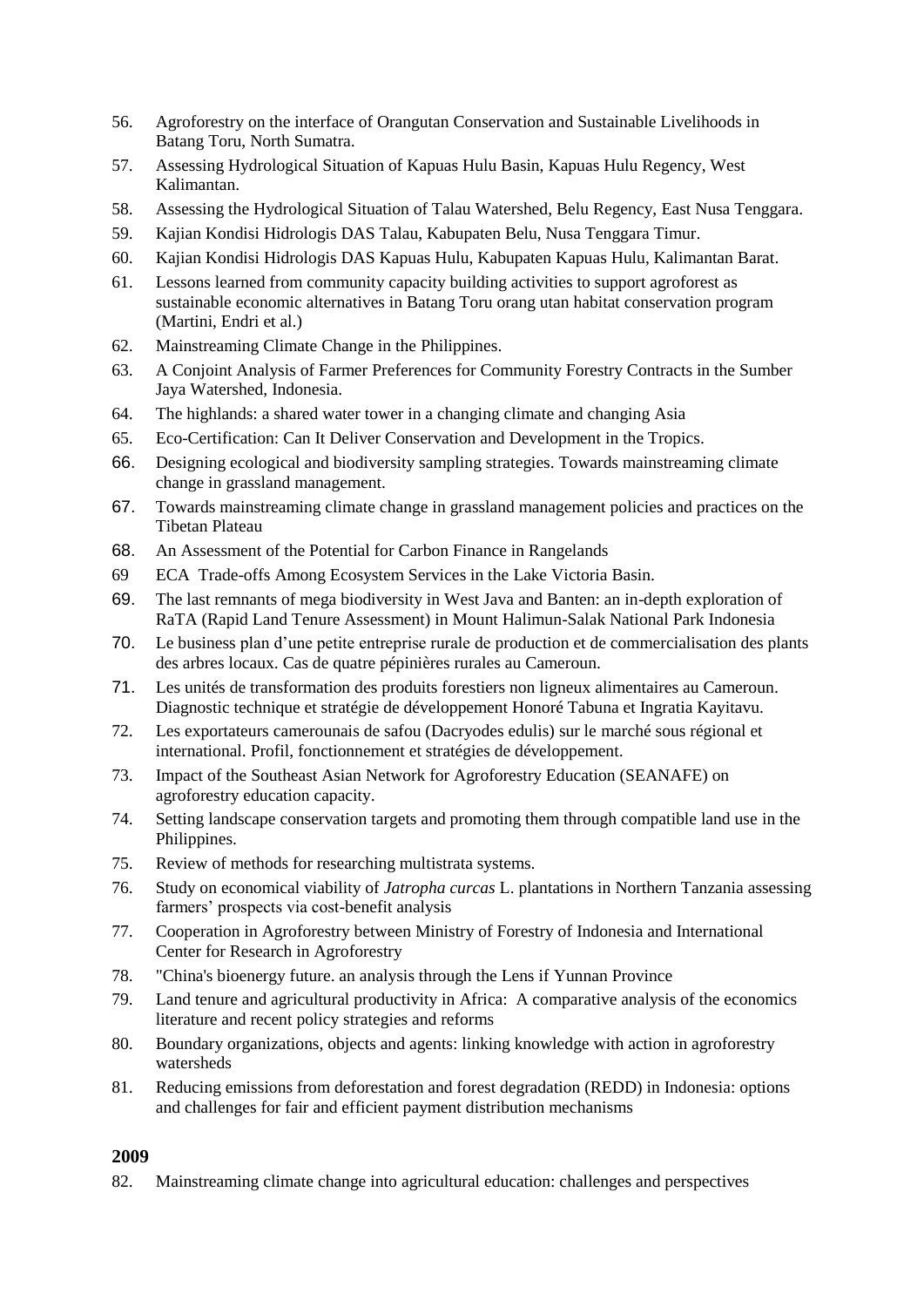- 83. Challenging conventional mindsets and disconnects in conservation: the emerging role of ecoagriculture in Kenya's landscape mosaics
- 84. Lesson learned RATA garut dan bengkunat: suatu upaya membedah kebijakan pelepasan kawasan hutan dan redistribusi tanah bekas kawasan hutan
- 85. The emergence of forest land redistribution in Indonesia
- 86. Commercial opportunities for fruit in Malawi
- 87. Status of fruit production processing and marketing in Malawi
- 88. Fraud in tree science
- 89. Trees on farm: analysis of global extent and geographical patterns of agroforestry
- 90. The springs of Nyando: water, social organization and livelihoods in Western Kenya
- 91. Building capacity toward region-wide curriculum and teaching materials development in agroforestry education in Southeast Asia
- 92. Overview of biomass energy technology in rural Yunnan (Chinese English abstract)
- 93. A pro-growth pathway for reducing net GHG emissions in China
- 94. Analysis of local livelihoods from past to present in the central Kalimantan Ex-Mega Rice Project area
- 95. Constraints and options to enhancing production of high quality feeds in dairy production in Kenya, Uganda and Rwanda

- 96. Agroforestry education in the Philippines: status report from the Southeast Asian Network for Agroforestry Education (SEANAFE)
- 97. Economic viability of Jatropha curcas L. plantations in Northern Tanzania- assessing farmers' prospects via cost-benefit analysis.
- 98. Hot spot of emission and confusion: land tenure insecurity, contested policies and competing claims in the central Kalimantan Ex-Mega Rice Project area
- 99. Agroforestry competences and human resources needs in the Philippines
- 100. CES/COS/CIS paradigms for compensation and rewards to enhance environmental Services
- 101. Case study approach to region-wide curriculum and teaching materials development in agroforestry education in Southeast Asia
- 102. Stewardship agreement to reduce emissions from deforestation and degradation (REDD): Lubuk Beringin's Hutan Desa as the first village forest in Indonesia
- 103. Landscape dynamics over time and space from ecological perspective
- 104. Komoditisasi atau koinvestasi jasa lingkungan: skema imbal jasa lingkungan program peduli sungai di DAS Way Besai, Lampung, Indonesia
- 105. Improving smallholders' rubber quality in Lubuk Beringin, Bungo district, Jambi province, Indonesia: an initial analysis of the financial and social benefits
- 106. Rapid Carbon Stock Appraisal (RACSA) in Kalahan, Nueva Vizcaya, Philippines
- 107. Tree domestication by ICRAF and partners in the Peruvian Amazon: lessons learned and future prospects in the domain of the Amazon Initiative eco-regional program
- 108. Memorias del Taller Nacional: "Iniciativas para Reducir la Deforestación en la region Andino Amazónica", 09 de Abril del 2010. Proyecto REALU Peru
- 109. Percepciones sobre la Equidad y Eficiencia en la cadena de valor de REDD en Perú Reporte de Talleres en Ucayali, San Martín y Loreto, 2009. Proyecto REALU-Perú.
- 110. Reducción de emisiones de todos los Usos del Suelo. Reporte del Proyecto REALU Perú Fase 1
- 111. Programa Alternativas a la Tumba-y-Quema (ASB) en el Perú. Informe Resumen y Síntesis de la Fase II. 2da. versión revisada
- 112. Estudio de las cadenas de abastecimiento de germoplasma forestal en la amazonía Boliviana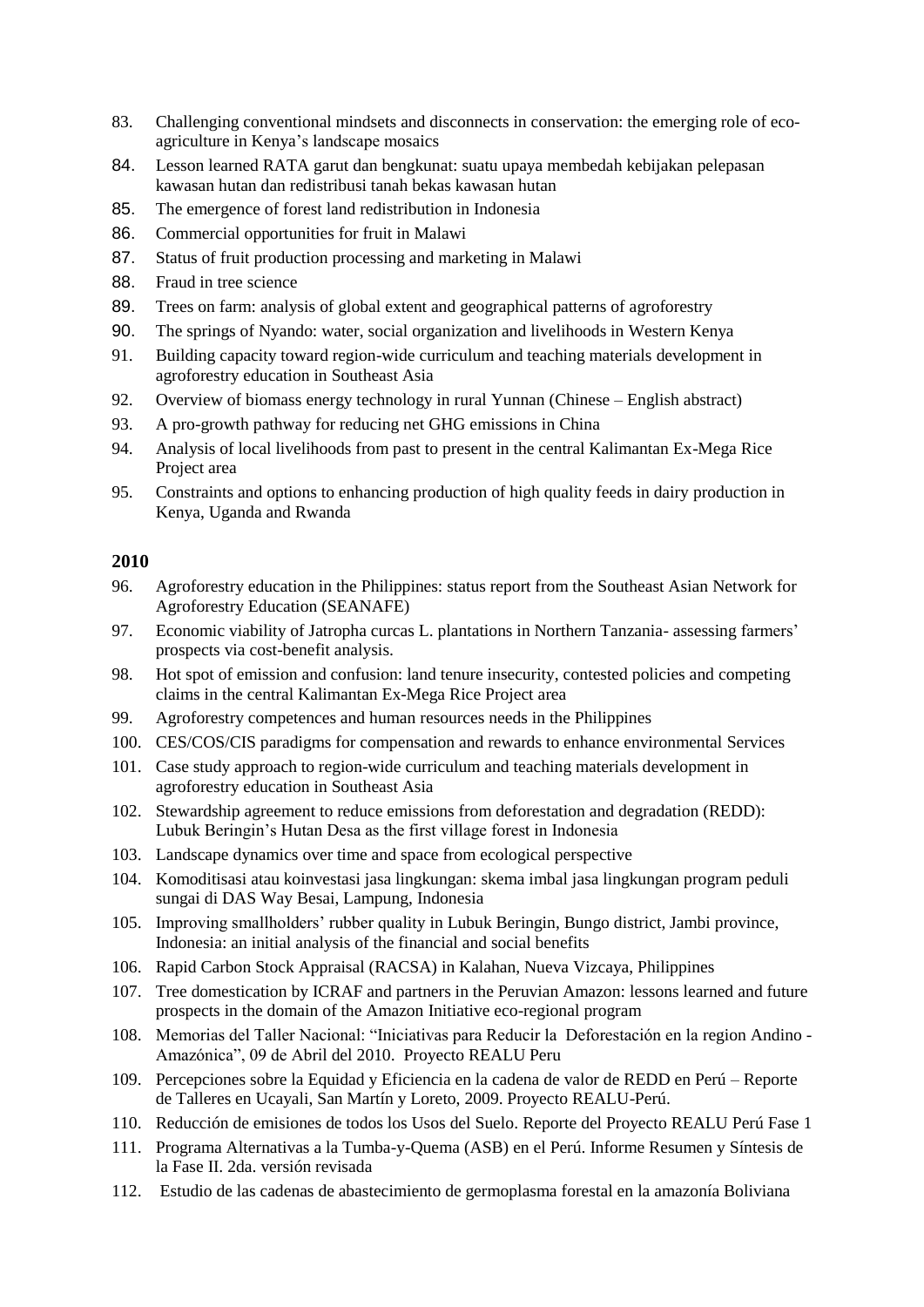- 113. Biodiesel in the Amazon
- 114. Estudio de mercado de semillas forestales en la amazonía Colombiana
- 115. Estudio de las cadenas de abastecimiento de germoplasma forestal en Ecuador <http://dx.doi.org10.5716/WP10340.PDF>
- 116. How can systems thinking, social capital and social network analysis help programs achieve impact at scale?
- 117. Energy policies, forests and local communities in the Ucayali Region, Peruvian Amazon
- 118. NTFPs as a Source of Livelihood Diversification for Local Communities in the Batang Toru Orangutan Conservation Program
- 119. Studi Biodiversitas: Apakah agroforestry mampu mengkonservasi keanekaragaman hayati di DAS Konto?
- 120. Estimasi Karbon Tersimpan di Lahan-lahan Pertanian di DAS Konto, Jawa Timur
- 121. Implementasi Kaji Cepat Hidrologi (RHA) di Hulu DAS Brantas, Jawa Timur. <http://dx.doi.org/10.5716/WP10338.PDF>
- 122. Kaji Cepat Hidrologi di Daerah Aliran Sungai Krueng Peusangan, NAD,Sumatra <http://dx.doi.org/10.5716/WP10337.PDF>
- 123. A Study of Rapid Hydrological Appraisal in the Krueng Peusangan Watershed, NAD, Sumatra. <http://dx.doi.org/10.5716/WP10339.PDF>

- 124. An Assessment of farm timber value chains in Mt Kenya area, Kenya
- 125. A Comparative financial analysis of current land use systems and implications for the adoption of improved agroforestry in the East Usambaras, Tanzania
- 126. Agricultural monitoring and evaluation systems
- 127. Challenges and opportunities for collaborative landscape governance in the East Usambara Mountains, Tanzania
- 128. Transforming Knowledge to Enhance Integrated Natural Resource Management Research, Development and Advocacy in the Highlands of Eastern Africa. <http://dx.doi.org/10.5716/WP11084.PDF>
- 129. Carbon-forestry projects in the Philippines: potential and challenges The Mt Kitanglad Range forest-carbon development. <http://dx.doi.org10.5716/WP11054.PDF>
- 130. Carbon forestry projects in the Philippines: potential and challenges. The Arakan Forest Corridor forest-carbon project. <http://dx.doi.org10.5716/WP11055.PDF>
- 131. Carbon-forestry projects in the Philippines: potential and challenges. The Laguna Lake Development Authority's forest-carbon development project. <http://dx.doi.org/10.5716/WP11056.PDF>
- 132. Carbon-forestry projects in the Philippines: potential and challenges. The Quirino forest-carbon development project in Sierra Madre Biodiversity Corridor. <http://dx.doi.org10.5716/WP11057.PDF>
- 133. Carbon-forestry projects in the Philippines: potential and challenges. The Ikalahan Ancestral Domain forest-carbon development. <http://dx.doi.org10.5716/WP11058.PDF>
- 134. The Importance of Local Traditional Institutions in the Management of Natural Resources in the Highlands of Eastern Africa. <http://dx.doi.org/10.5716/WP11085.PDF>
- 135. Socio-economic assessment of irrigation pilot projects in Rwanda. <http://dx.doi.org/10.5716/WP11086.PDF>
- 136. Performance of three rambutan varieties*(Nephelium lappaceum* L.*)* on various nursery media. <http://dx.doi.org/10.5716/WP11232.PDF>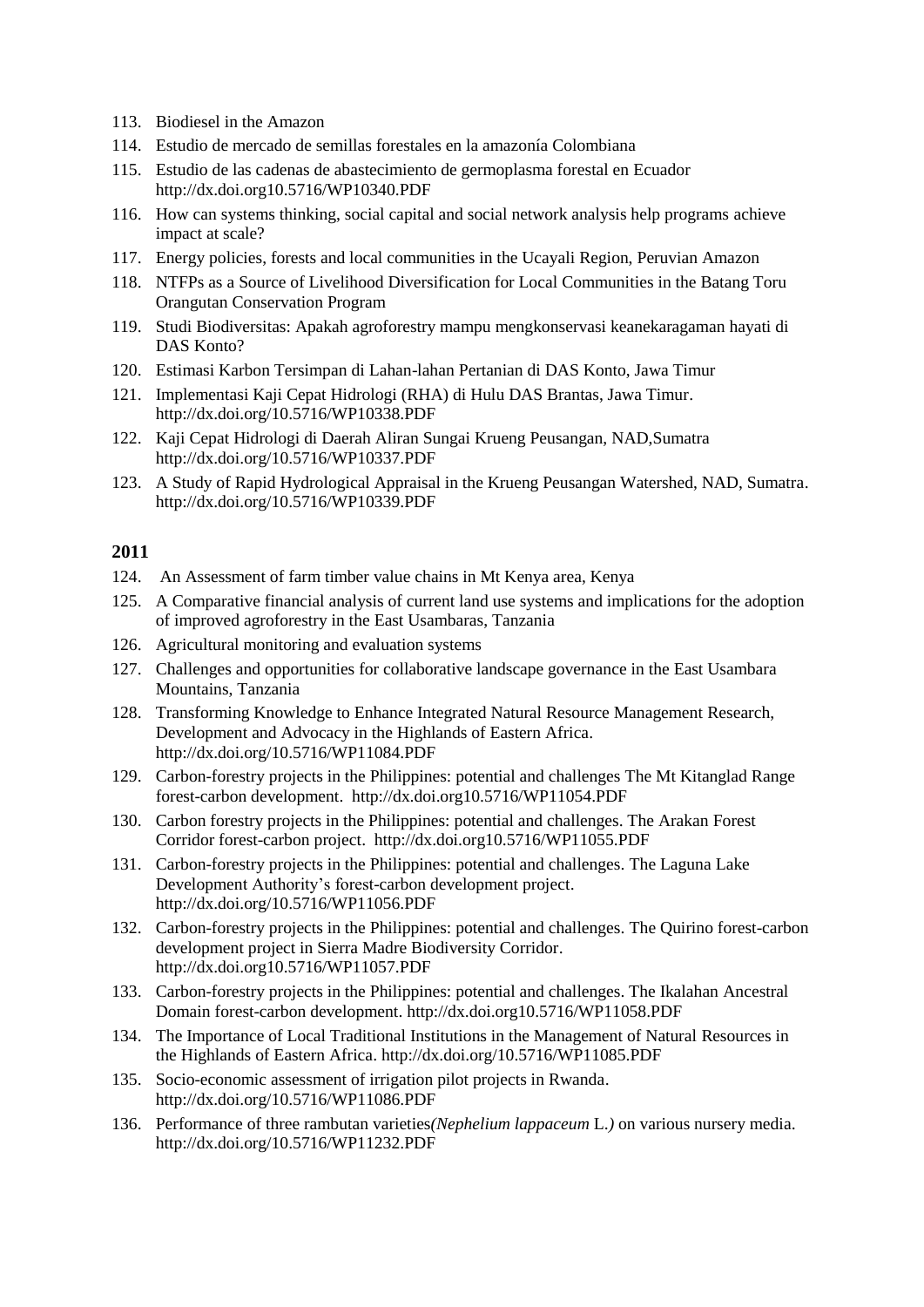- 137. Climate change adaptation and social protection in agroforestry systems: enhancing adaptive capacity and minimizing risk of drought in Zambia and Honduras. <http://dx.doi.org/10.5716/WP11269.PDF>
- 138. Does value chain development contribute to rural poverty reduction? Evidence of asset building by smallholder coffee producers in Nicaragua.<http://dx.doi.org/10.5716/WP11271.PDF>
- 139. Potential for biofuel feedstock in Kenya.<http://dx.doi.org/10.5716/WP11272.PDF>
- 140. Impact of fertilizer trees on maize production and food security in six districts of Malawi. <http://dx.doi.org/10.5716/WP11281.PDF>

- 141. Fortalecimiento de capacidades para la gestión del Santuario Nacional Pampa Hermosa: Construyendo las bases para un manejo adaptativo para el desarrollo local. Memorias del Proyecto. <http://dx.doi.org/10.5716/WP12005.PDF>
- 142. Understanding rural institutional strengthening: A cross-level policy and institutional framework for sustainable development in Kenya. <http://dx.doi.org/10.5716/WP12012.PDF>
- 143. Climate change vulnerability of agroforestry. <http://dx.doi.org/>[10.5716/WP16722.PDF](http://dx.doi.org/10.5716/WP16722.PDF)
- 144. Rapid assesment of the inner Niger delta of Mali. <http://dx.doi.org/10.5716/WP12021.PDF>
- 145. Designing an incentive program to reduce on-farm deforestationin the East Usambara Mountains, Tanzania. [http://dx.doi.org/10.5716/WP12048.PDF](http://dx.doi.org/10.5716/WP11294.PDF)
- 146. Extent of adoption of conservation agriculture and agroforestry in Africa: the case of Tanzania, Kenya, Ghana, and Zambia. <http://dx.doi.org/10.5716/WP12049.PDF>
- 147. Policy incentives for scaling up conservation agriculture with trees in Africa: the case of Tanzania, Kenya, Ghana and Zambia. <http://dx.doi.org/10.5716/WP12050.PDF>
- 148. Commoditized or co-invested environmental services? Rewards for environmental services scheme: River Care program Way Besai watershed, Lampung, Indonesia. <http://dx.doi.org/10.5716/WP12051.PDF>
- 149. Assessment of the headwaters of the Blue Nile in Ethiopia. <http://dx.doi.org/10.5716/WP12160.PDF>
- 150. Assessment of the uThukela Watershed, Kwazaulu.<http://dx.doi.org/10.5716/WP12161.PDF>
- 151. Assessment of the Oum Zessar Watershed of Tunisia.<http://dx.doi.org/10.5716/WP12162.PDF>
- 152. Assessment of the Ruwenzori Mountains in Uganda.<http://dx.doi.org/10.5716/WP12163.PDF>
- 153. History of agroforestry research and development in Viet Nam. Analysis of research opportunities and gaps. <http://dx.doi.org/10.5716/WP12052.PDF>
- 154. REDD+ in Indonesia: a Historical Perspective. <http://dx.doi.org/10.5716/WP12053.PDF>
- 155. Agroforestry and Forestry in Sulawesi series: Livelihood strategies and land use system dynamics in South Sulawesi <http://dx.doi.org/10.5716/WP12054.PDF>
- 156. Agroforestry and Forestry in Sulawesi series: Livelihood strategies and land use system dynamics in Southeast Sulawesi. <http://dx.doi.org/10.5716/WP12055.PDF>
- 157. Agroforestry and Forestry in Sulawesi series: Profitability and land-use systems in South and Southeast Sulawesi. <http://dx.doi.org/10.5716/WP12056.PDF>
- 158. Agroforestry and Forestry in Sulawesi series: Gender, livelihoods and land in South and Southeast Sulawesi<http://dx.doi.org/10.5716/WP12057.PDF>
- 159. Agroforestry and Forestry in Sulawesi series: Agroforestry extension needs at the community level in AgFor project sites in South and Southeast Sulawesi, Indonesia. <http://dx.doi.org/10.5716/WP12058.PDF>
- 160. Agroforestry and Forestry in Sulawesi series: Rapid market appraisal of agricultural, plantation and forestry commodities in South and Southeast Sulawesi. <http://dx.doi.org/10.5716/WP12059.PDF>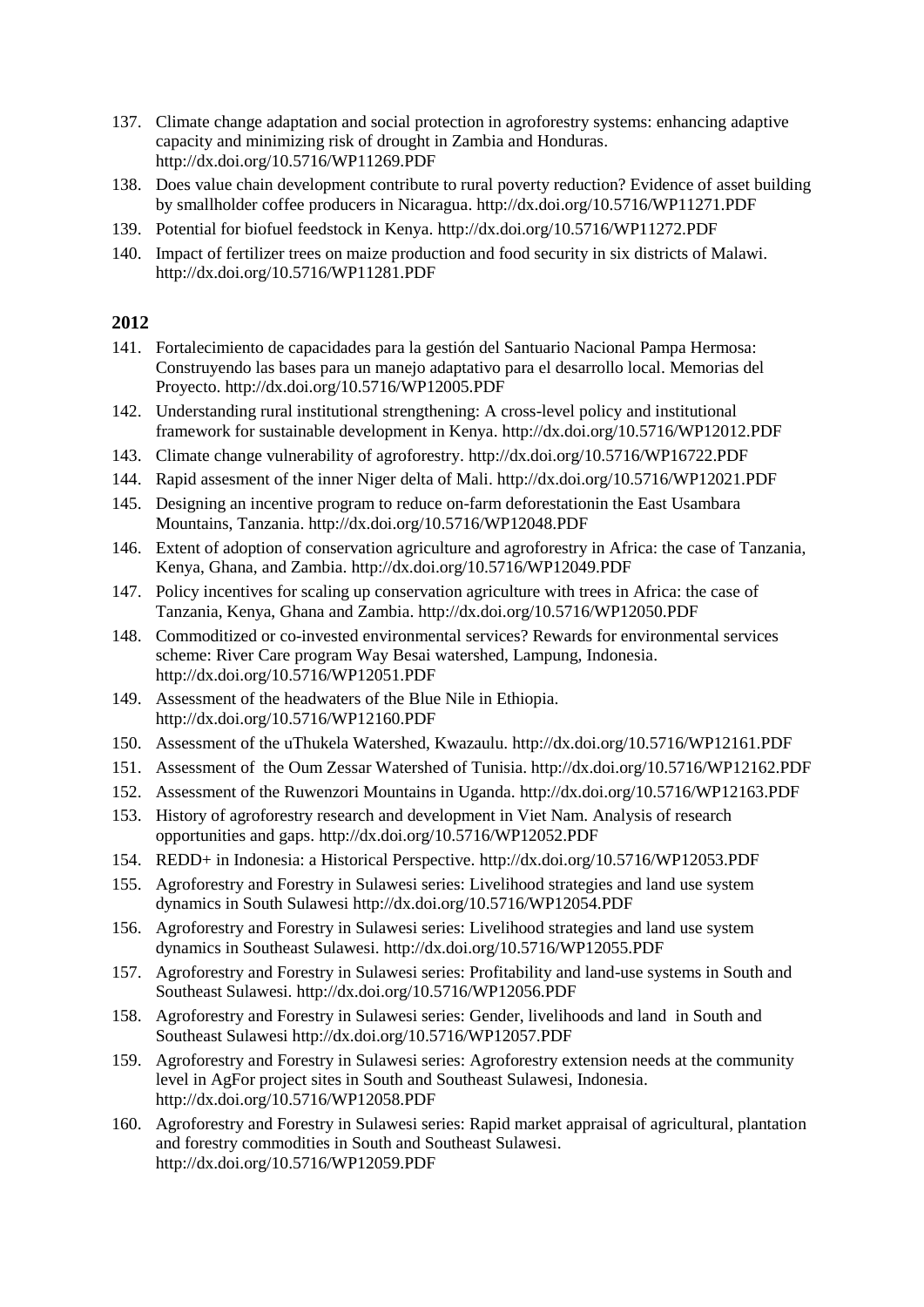- 161. Diagnosis of farming systems in the Agroforestry for Livelihoods of Smallholder farmers in Northwestern Viet Nam project.<http://dx.doi.org/10.5716/WP13033.PDF>
- 162. Ecosystem vulnerability to climate change: a literature review. <http://dx.doi.org/10.5716/WP13034.PDF>
- 163. Local capacity for implementing payments for environmental services schemes: lessons from the RUPES project in northeastern Viet Nam.<http://dx.doi.org/10.5716/WP13046.PDF>
- 164. Seri Agroforestri dan Kehutanan di Sulawesi: Agroforestry dan Kehutanan di Sulawesi: Strategi mata pencaharian dan dinamika sistem penggunaan lahan di Sulawesi Selatan. <http://dx.doi.org/10.5716/WP13040.PDF>
- 165. Seri Agroforestri dan Kehutanan di Sulawesi: Mata pencaharian dan dinamika sistem penggunaan lahan di Sulawesi Tenggara<http://dx.doi.org/10.5716/WP13041.PDF>
- 166. Seri Agroforestri dan Kehutanan di Sulawesi: Profitabilitas sistem penggunaan lahan di Sulawesi Selatan dan Sulawesi Tenggara<http://dx.doi.org/10.5716/WP13042.PDF>
- 167. Seri Agroforestri dan Kehutanan di Sulawesi: Gender, mata pencarian dan lahan di Sulawesi Selatan dan Sulawesi Tenggara<http://dx.doi.org/10.5716/WP13043.PDF>
- 168. Seri Agroforestri dan Kehutanan di Sulawesi: Kebutuhan penyuluhan agroforestri pada tingkat masyarakat di lokasi proyek AgFor di Sulawesi Selatan dan Tenggara, Indonesia. <http://dx.doi.org/10.5716/WP13044.PDF>
- 169. Seri Agroforestri dan Kehutanan di Sulawesi: Laporan hasil penilaian cepat untuk komoditas pertanian, perkebunan dan kehutanan di Sulawesi Selatan dan Tenggara. <http://dx.doi.org/10.5716/WP13045.PDF>
- 170. Agroforestry, food and nutritional security. <http://dx.doi.org/10.5716/WP13054.PDF>
- 171. Stakeholder Preferences over Rewards for Ecosystem Services: Implications for a REDD+ Benefit Distribution System in Viet Nam.<http://dx.doi.org/10.5716/WP13057.PDF>
- 172. Payments for ecosystem services schemes: project-level insights on benefits for ecosystems and the rural poor[. http://dx.doi.org/10.5716/WP13001.PDF](http://dx.doi.org/10.5716/WP13001.PDF)